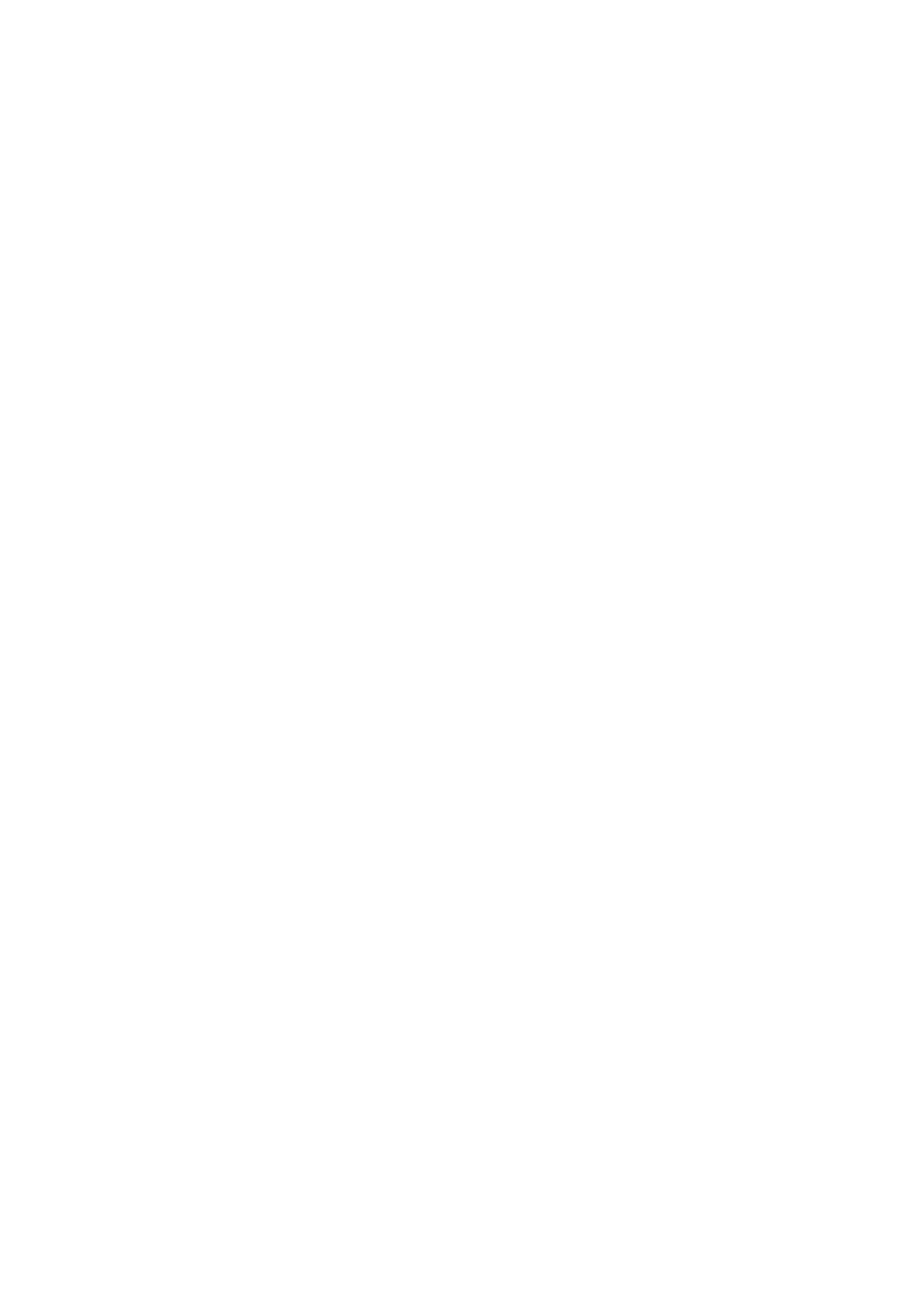# **Acronyms**

| вот         | Build-operate-transfer                         |
|-------------|------------------------------------------------|
| <b>DFID</b> | Department for International Development       |
| <b>DPR</b>  | <b>Detailed Project Report</b>                 |
| EIAR        | Environmental impact assessment report         |
| <b>GSDP</b> | <b>Gross State Domestic Product</b>            |
| ITT         | Intertidal and tidal land                      |
| <b>IWT</b>  | <b>Inland Waterways Transport</b>              |
| <b>MERC</b> | Maharashtra Electricity Regulatory Commission  |
| <b>MIDC</b> | Maharashtra Industrial Development Corporation |
| ММВ         | Maharashtra Maritime Board                     |
| <b>MMDP</b> | Maharashtra Maritime Development Policy        |
| <b>PPP</b>  | Public-private partnership                     |
| <b>PWD</b>  | <b>Public Works Department</b>                 |
| SPV         | Special purpose vehicle                        |
| <b>TEFR</b> | Techno-economic feasibility report             |
| <b>ToR</b>  | <b>Terms of Reference</b>                      |
| VAT         | Value Added Tax                                |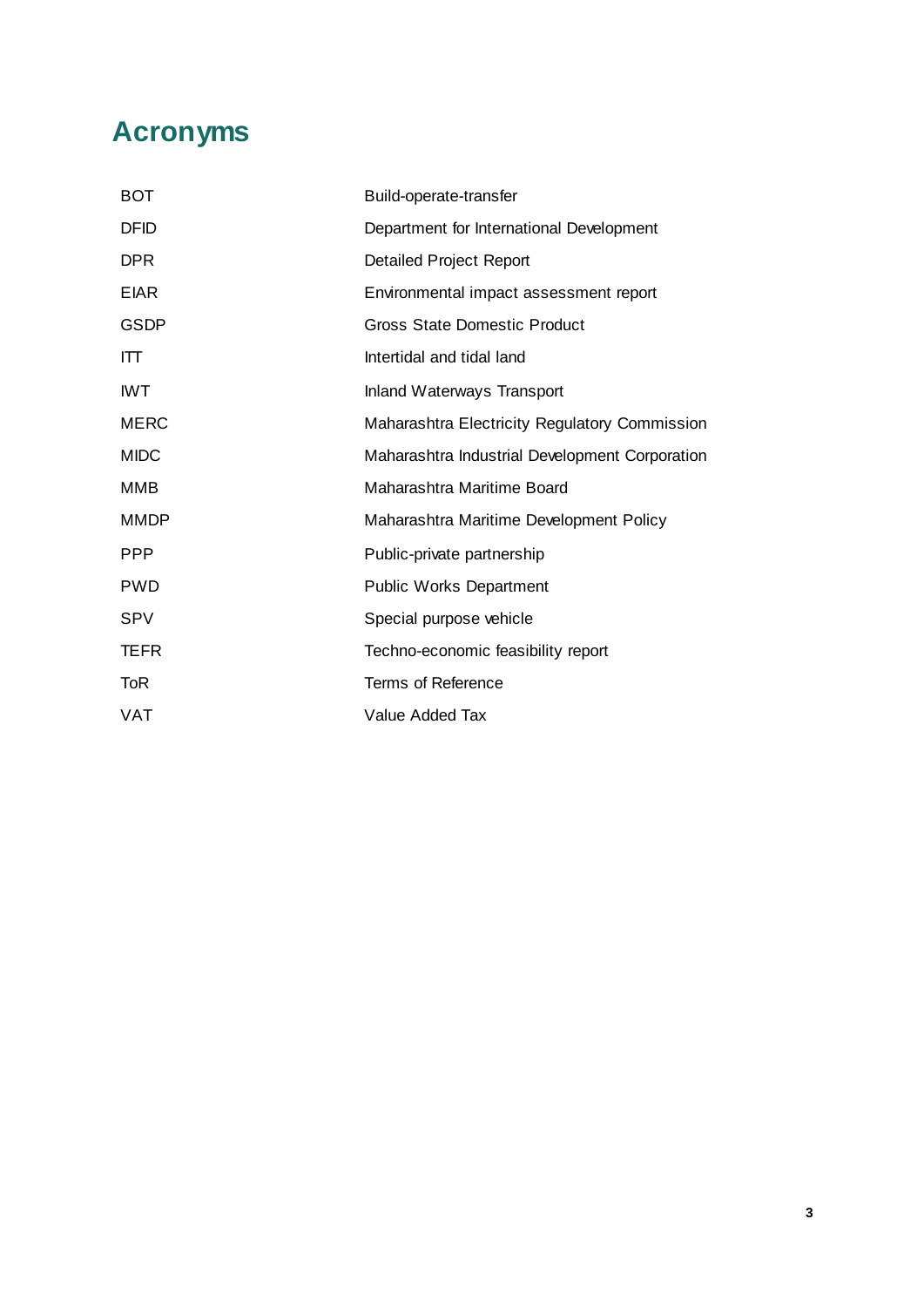# **Contents**

| 1 <sub>1</sub> |     |       |                                                                                                |  |  |  |
|----------------|-----|-------|------------------------------------------------------------------------------------------------|--|--|--|
|                | 1.1 |       |                                                                                                |  |  |  |
|                | 1.2 |       | Maharashtra: Need for maritime infrastructure to retain and support high industrial activity 6 |  |  |  |
|                | 1.3 |       |                                                                                                |  |  |  |
|                | 1.4 |       |                                                                                                |  |  |  |
| 2.             |     |       |                                                                                                |  |  |  |
| 3.             |     |       |                                                                                                |  |  |  |
|                | 3.1 |       |                                                                                                |  |  |  |
|                | 3.2 |       |                                                                                                |  |  |  |
| 4.             |     |       |                                                                                                |  |  |  |
|                | 4.1 |       |                                                                                                |  |  |  |
|                |     | 4.1.1 |                                                                                                |  |  |  |
|                |     | 4.1.2 |                                                                                                |  |  |  |
|                |     | 4.1.3 |                                                                                                |  |  |  |
|                |     | 4.1.4 |                                                                                                |  |  |  |
|                | 4.2 |       |                                                                                                |  |  |  |
|                |     | 4.2.1 |                                                                                                |  |  |  |
|                |     | 4.2.2 |                                                                                                |  |  |  |
| 5.             |     |       |                                                                                                |  |  |  |
|                | 5.1 |       |                                                                                                |  |  |  |
|                |     | 5.1.1 |                                                                                                |  |  |  |
|                |     | 5.1.2 |                                                                                                |  |  |  |
|                |     | 5.1.3 |                                                                                                |  |  |  |
|                | 5.2 |       |                                                                                                |  |  |  |
|                | 5.3 |       |                                                                                                |  |  |  |
|                |     | 5.3.1 |                                                                                                |  |  |  |
| 6.             |     |       |                                                                                                |  |  |  |
|                | 6.1 |       |                                                                                                |  |  |  |
|                |     | 6.1.1 |                                                                                                |  |  |  |
|                |     | 6.1.2 |                                                                                                |  |  |  |
|                | 6.2 |       |                                                                                                |  |  |  |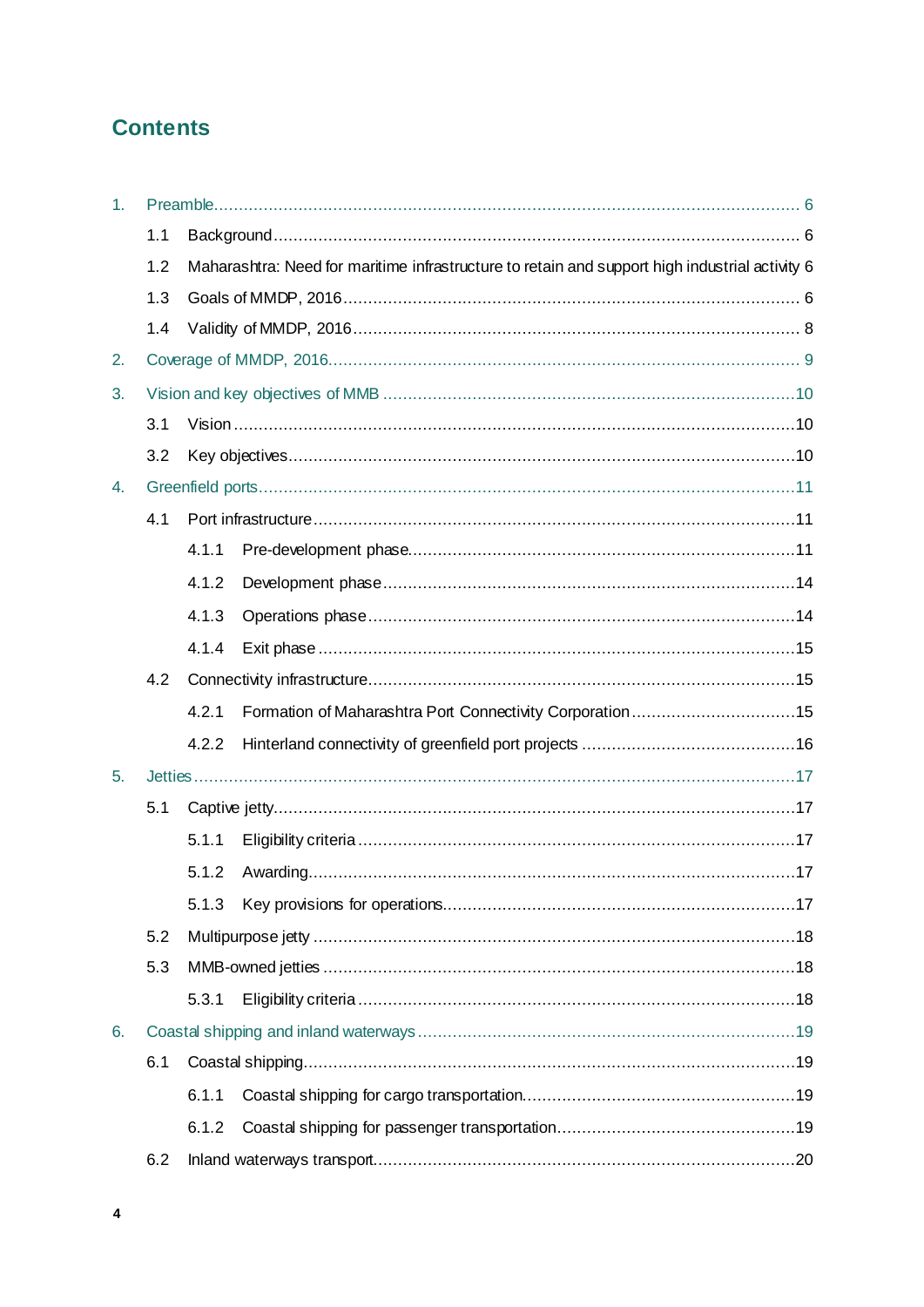| 7.  |     |                                                                                           |  |  |  |
|-----|-----|-------------------------------------------------------------------------------------------|--|--|--|
|     | 7.1 |                                                                                           |  |  |  |
|     | 7.2 |                                                                                           |  |  |  |
|     | 7.3 |                                                                                           |  |  |  |
| 8.  |     |                                                                                           |  |  |  |
| 9.  |     |                                                                                           |  |  |  |
| 10. |     |                                                                                           |  |  |  |
|     |     |                                                                                           |  |  |  |
|     |     |                                                                                           |  |  |  |
|     |     | 10.2.1 Approval of ToR for environmental impact assessment for solicited port projects.26 |  |  |  |
|     |     |                                                                                           |  |  |  |
|     |     |                                                                                           |  |  |  |
|     |     |                                                                                           |  |  |  |
|     |     |                                                                                           |  |  |  |
| 11. |     |                                                                                           |  |  |  |
|     |     |                                                                                           |  |  |  |
|     |     |                                                                                           |  |  |  |
|     |     | 11.1.2 Valuation and allotment of intertidal zone and tidal (ITT) land 29                 |  |  |  |
|     |     |                                                                                           |  |  |  |
|     |     |                                                                                           |  |  |  |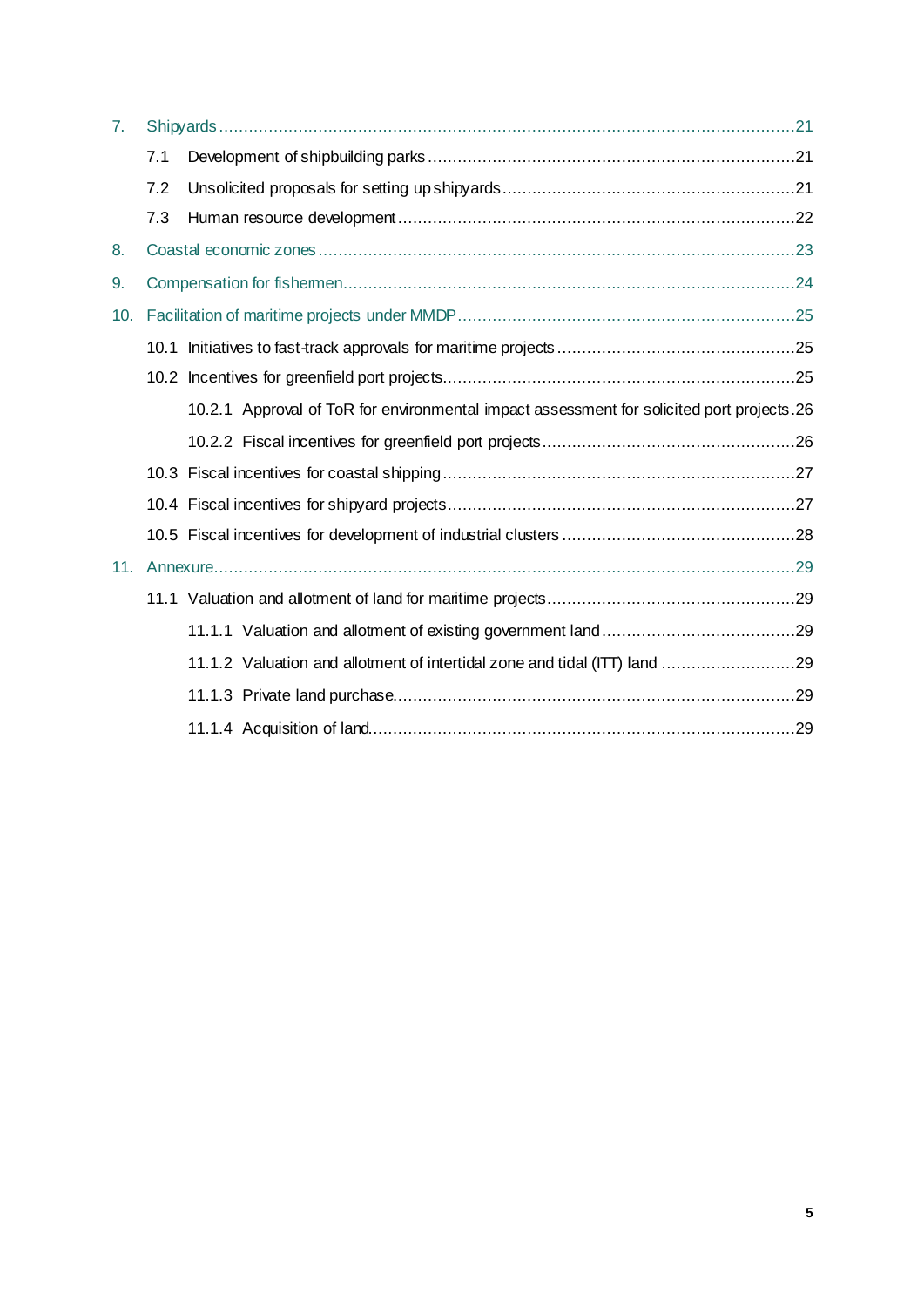# <span id="page-5-0"></span>**1. Preamble**

# <span id="page-5-1"></span>**1.1 Background**

Maharashtra has the second-largest coastline among all maritime states in India, studded with two major and 48 non-major ports. Currently, only 12 non-major ports handle cargo, which highlights opportunities for further improvement of maritime infrastructure in Maharashtra.

There is enormous scope to increase the maritime sector's contribution to social and economic development in the state. Development of ports, shipyards and maritime-related enterprises opens up employment opportunities and contributes to skills development. As trade gateways, ports can support growth of the manufacturing sector and enhance Maharashtra's competitive advantage.

# <span id="page-5-2"></span>**1.2 Maharashtra: Need for maritime infrastructure to retain and support high industrial activity**

Maharashtra has been a leader in industrialisation and economic growth for a considerable period of time. Its gross state domestic product  $(GSDP)^1$  grew at a compound annual growth rate of 8.9% between 2004-05 and 2013-14, and contributed 15.6% to India's gross domestic product in 2013-14. The average share of the industrial sector in its GSDP has been 29.7%<sup>2</sup> compared with 59.3%<sup>3</sup> forthe services sector between 2004-05 and 2013-14. Maharashtra is one of the largest exporter-states contributing about 27%<sup>4</sup> of overall exports from India.

Of late, there have been many changes in the external environment including a sharper focus of both the central and state governments on boosting growth in the manufacturing and industrial sectors. Ambitious projects such as 'Make in India' and 'Make in Maharashtra' are expected to attract foreign investments as well as encourage domestic industries to thrive. To retain the state's pre-eminent industrial position, and to support its vision for the manufacturing sector, there is a need for integrated infrastructure development in general and maritime sector in particular.

The Maharashtra Maritime Board (MMB), being the agency responsible for management, control and administration of non-major ports, will drive development initiatives for the state's maritime sector. The Maharashtra Maritime Development Policy (MMDP) delineates the MMB's policy goals and other policy measures to facilitate the development of the maritime sector.

# <span id="page-5-3"></span>**1.3 Goals of MMDP, 2016**

A policy for maritime development in Maharashtra was introduced in 1996 and subsequently revised in 2000, 2002 and 2010. A review of the extant policy reveals that additional measures are necessary to stimulate growth in the sector.

In view of this, the MMDP, 2016, is introduced herewith, which provides further facilitation and gives the sector a much-needed fillip.

l *<sup>1</sup> Ministry of Statistics and Programme Implementation, Economic Survey of Maharashtra 2014 -15*

*<sup>2</sup> Economic Survey of Maharashtra 2014-15*

*<sup>3</sup> Economic Survey of Maharashtra 2014-15*

*<sup>4</sup> Economic Survey of Maharashtra 2014-15*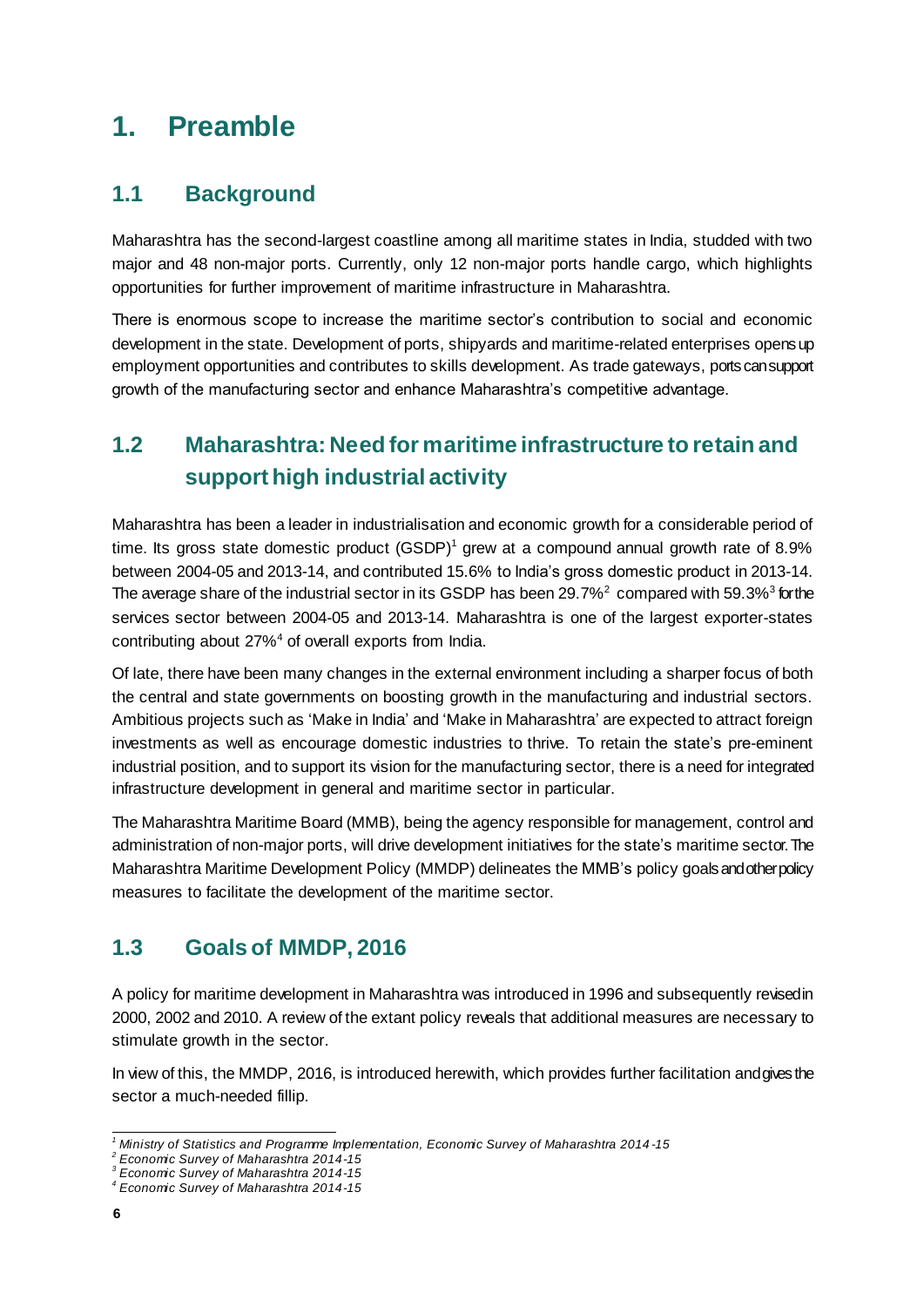The highlights of the new policy are:

# **Handholding private sector in undertaking maritime projects**

Despite having specific policies for ports and jetties and also the second-largest coastline among India's maritime states, Maharashtra has made relatively less progress in terms of maritime projects. There are many projects where development work has not yet begun or has been stalled, mainly because the private sector is unable to resolve issues arising during the project lifecycle without government support. The new policy aims to provide fast-track clearances, enabling faster execution of projects, by expanding and strengthening the MMB's role.

# **Cross-sector coverage in maritime policy and adequate integration**

Appropriate measures will be taken by the state government to provide impetus to sub-sectors such as shipyards, inland waterways, coastal shipping and port-based industries to enable integrated development of maritime sector in Maharashtra.

# **Ensuring transparency and fairness in awarding of projects**

So far, public-private partnership (PPP) projects in the maritime sector have been awarded on a 'directnomination' basis. Such a system does not ensure adequate transparency and fairness, and also has limited predictability. It sometimes results in the selection of developers inapt to undertake projects.The new policy has provisions that ensure transparency and fairness in the awarding process.

### **Enhancing viability of projects awarded**

Private sector players are often reluctant to participate in maritime projects owing to commercial viability issues. The new policy introduces adequate provisions to enhance viability by providing fiscalincentives and regulating the award of new maritime projects.

### **Synchronising maritime and industrial development**

The success of some ports in India and abroad point to a symbiotic relationship with industries, and underscores that synchronisation of industrial and maritime development is far more impactful than fiscal or non-fiscal incentives provided to ports. They also have a multiplier effect on the economy at large. The new policy encourages planning of industrial estates in coastal areas, which can leverage available port connectivity. It also envisages promoting development of industrial clusters/ free trade warehousing zones (FTWZs)/ Coastal economic zones (CEZs) in the vicinity of ports.

### **Developing connectivity infrastructure**

A port cannot be planned in isolation, and appropriate support infrastructure is critical to its success. Therefore, the new policy incorporates provisions for developing support infrastructure such as rail/ road connectivity and integration of inland waterways and coastal shipping with the existing and upcoming ports to enhance connectivity.

# **Adapting policies to changing external environment**

Over the years, the external environment has changed considerably. Some changes that compel revision of previous port and maritime policies are:

- **■** Industries have become mature, which calls for introduction of new provisions and processes.
- The private sector's eagerness is often reflected in unsolicited proposals, requiring a framework to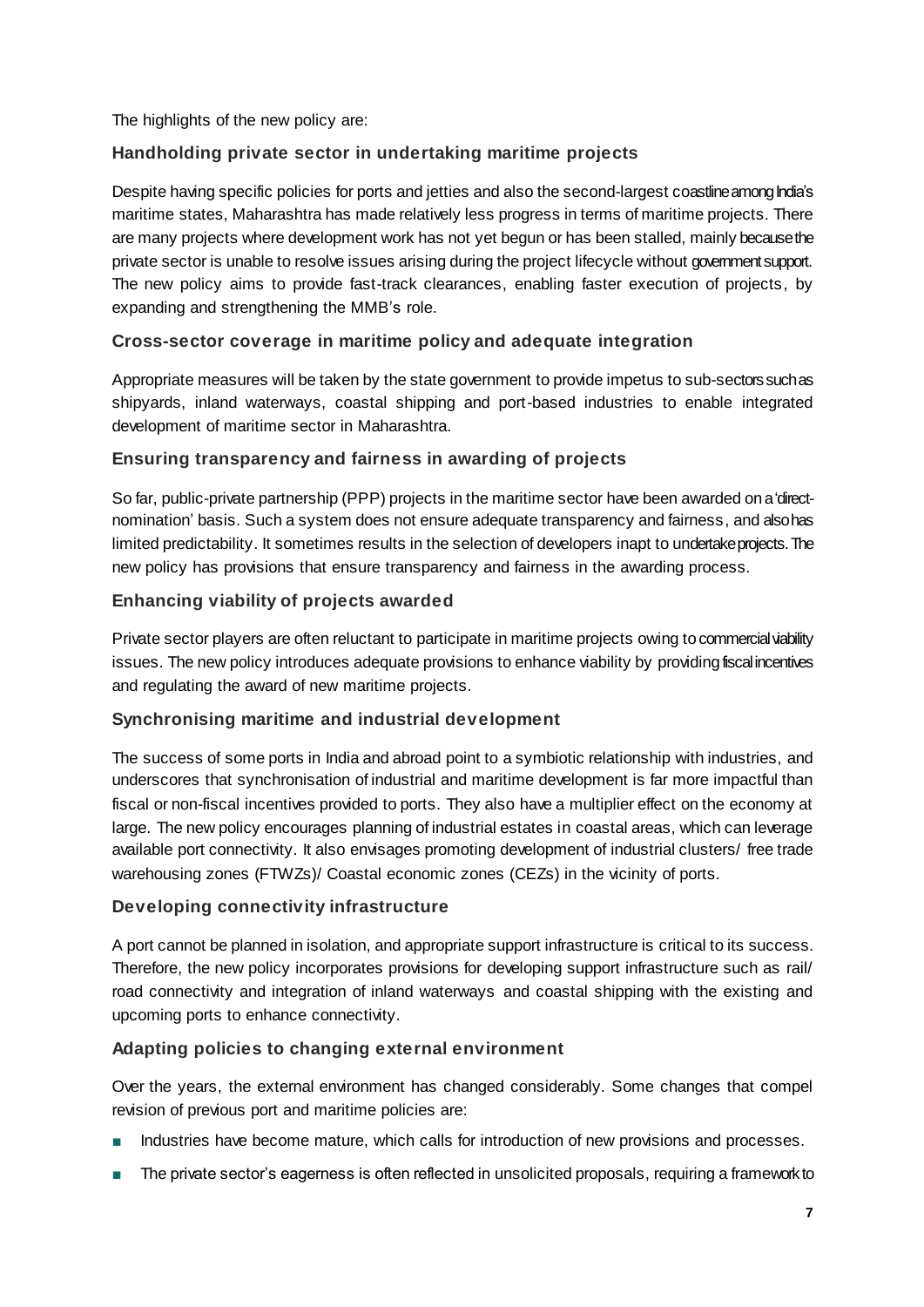process such proposals.

- Competition from other coastal states has made it necessary to revise policies to position Maharashtra as a competitive and profitable proposition for investors.
- Shipbuilding and ship-repair facilities have developed slowly despite their economic merits. This policy envisages facilitating such sub-sectors by introducing appropriate provisions and speeding up processes.
- The central government's initiatives such as the 'Sagarmala Project' and 'Make in India' meanthat the MMDP, 2016 will need adequate provisions and flexibility to derive synergies from them.

# <span id="page-7-0"></span>**1.4 Validity of MMDP, 2016**

The MMDP 2016 will be valid for five years from the date of notification. Subsequently, it will be revised every five years to align with the changes in requirements and the external environment.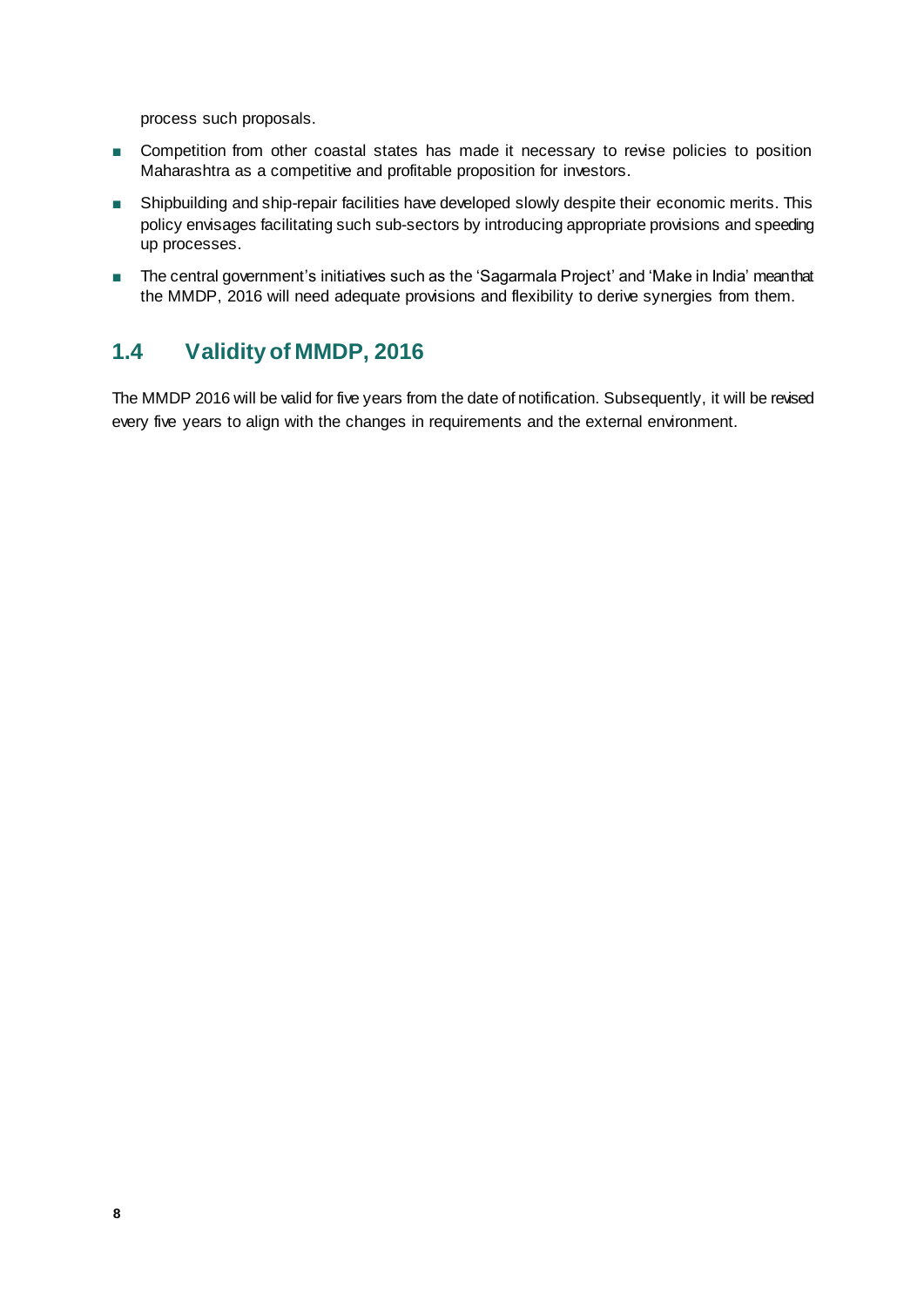# <span id="page-8-0"></span>**2. Coverage of MMDP, 2016**

The MMDP, 2016 provides for holistic development of the maritime sector with adequate provisions for all its sub-sectors. The coverage of the new policy is depicted in the schematic below:



**Figure 1: Structure of the maritime policy**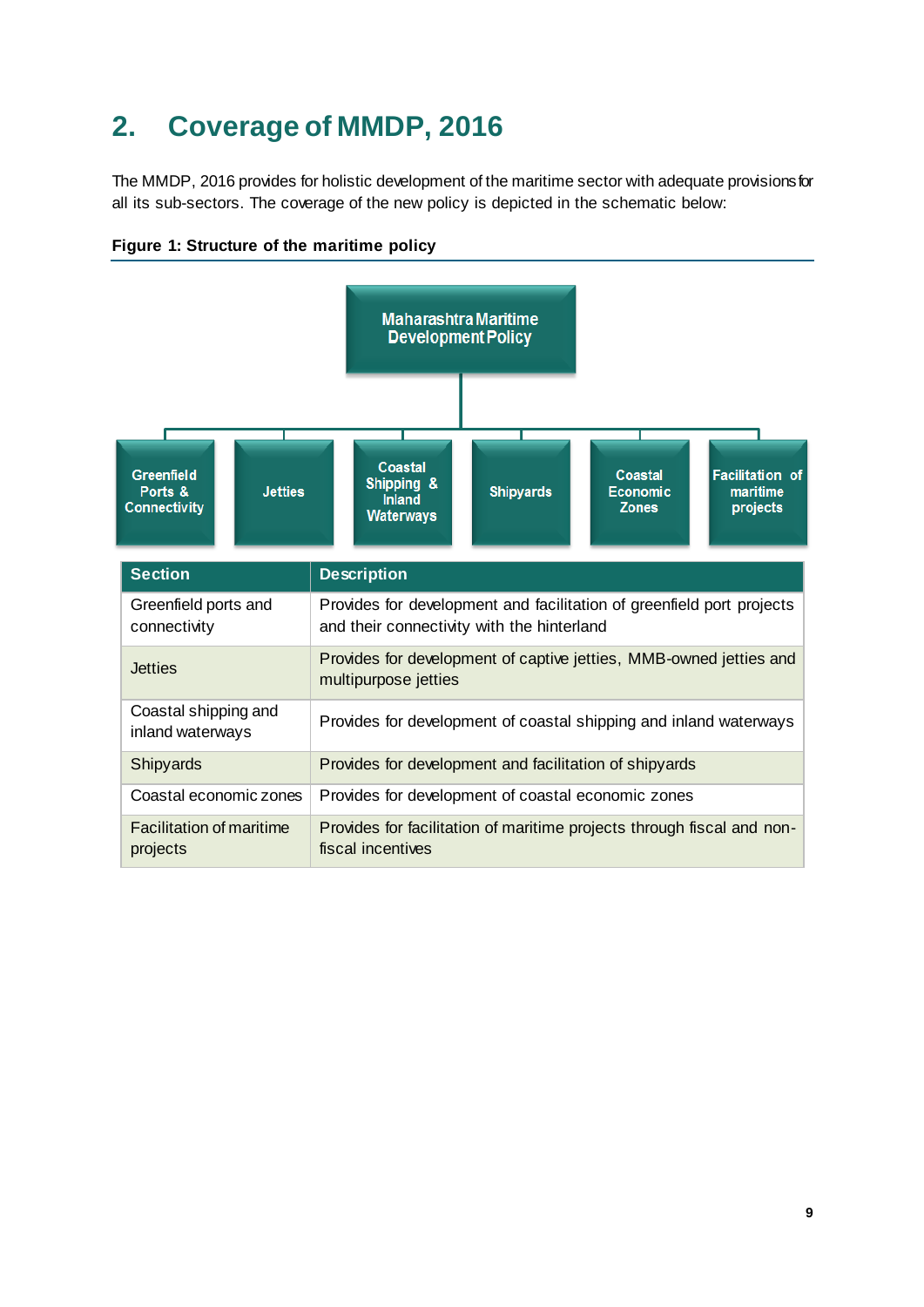# <span id="page-9-0"></span>**3. Vision and key objectives of MMB**

As the nodal body and facilitator, the Maharashtra Maritime Board (MMB) needs to play an important role in the development of the maritime sector in Maharashtra. In this context, the Maharashtra Maritime Development Policy (MMDP) 2016 lays out policy measures and the MMB's role in effecting the policy. The MMB's vision and objectives are set out as follows:

# <span id="page-9-1"></span>**3.1 Vision**

To be a highly effective, proficient, accountable and progressive maritime agency committed to positioning Maharashtra as the leading state in maritime activity.

# <span id="page-9-2"></span>**3.2 Key objectives**

The MMB's objectives are:

- **■ To be a facilitator for the maritime sector by:**
	- **‒** Providing infrastructure support and services to marine-related activities
	- **‒** Fast-tracking clearances
	- **‒** Increasing revenues to sustain and increase the ambit of its activities
	- **‒** Enhancing skillsets of people employed in the maritime sector
- **■ To promote maritime infrastructure development by:**
	- **‒** Developing greenfield/brownfield ports through public-private partnerships (PPPs)
	- **‒** Developing shipyards and jetties
	- **‒** Creating a conducive policy environment for increasing private sector investments
	- **‒** Enhancing overall port connectivity through expansion of rail/ road/ inland waterways/ coastal shipping services
	- **‒** Encouraging passenger and cargo transport via inland waterways/coastal shipping
- **■ To encourage port-led industrial and economic development by:**
	- **‒** Developing port-based special economic zones/ industrial estates and corridors
	- **‒** Creating a conducive policy environment for maritime industries
	- **‒** Creating synergies between tourism and maritime activities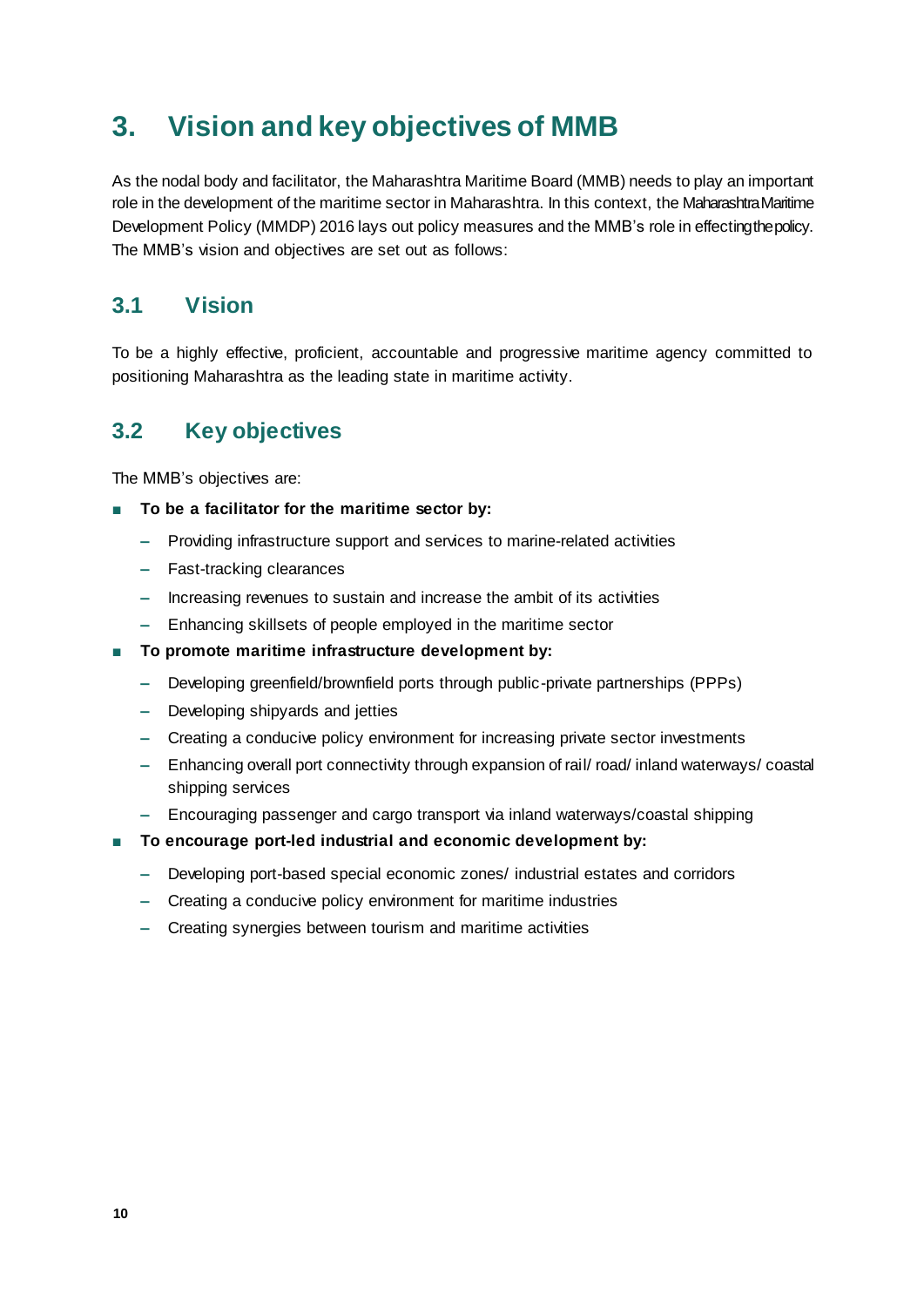# <span id="page-10-0"></span>**4. Greenfield ports**

Development of greenfield ports encourages industrial activity. It is therefore imperative to attract private sector investments for such ports. Maharashtra's policy initiatives to encourage private sector participation are outlined herewith:

# <span id="page-10-1"></span>**4.1 Port infrastructure**

The development of a greenfield port project can be divided into four phases:

- Pre-development phase, which includes identification of project, conceptualisation, initiation of procurement process and selection of bidder
- Development phase, which includes project development and monitoring of development works
- **■** Operations phase, which includes commencement and monitoring of operations
- **■** Exit, which includes reduction in equity by developer and handing over of assets to the MMB

# <span id="page-10-2"></span>**4.1.1 Pre-development phase**

The pre-development phase is where a greenfield project is identified and conceptualised and a preferred bidder is selected through a procurement process. The procurement could be either through:

- Solicited proposals, includes projects identified by the MMB
- Unsolicited proposals, includes projects identified by developers

### <span id="page-10-3"></span>**4.1.1.1 Solicited proposals**

### **a) Identification of waterfront stretches for greenfield projects**

- The MMB will conduct a study to identify potential waterfronts for development of greenfield ports. The aim is to identify a suitable stretch along which port development could be undertaken.
- The parameters that may be considered for such a waterfront will, inter *alia*, include:
	- **‒** Technical feasibility (availability of draft, general marine conditions)
	- **‒** Proximity to cargo generating hinterland
	- **‒** Proximity to industrial or economic corridors
	- **‒** Proximity to railway links/heads
	- **‒** Proximity to national/state highways
- Connectivity infrastructure to be developed for the port may be given utmost consideration when selecting waterfront stretches for new ports.
- **b) Preparing techno-economic feasibility report**
- The MMB will prepare a techno-economic feasibility report (TEFR) for development of a port at a specific site along the identified waterfront. The MMB will notify the port development area/ layout/ limit, which may be modified after the preferred/ winning bidder submits the detailed project report (DPR).
- The TEFR will be sent to the Ministry of Environment and Forests (MoEF) along with the proposed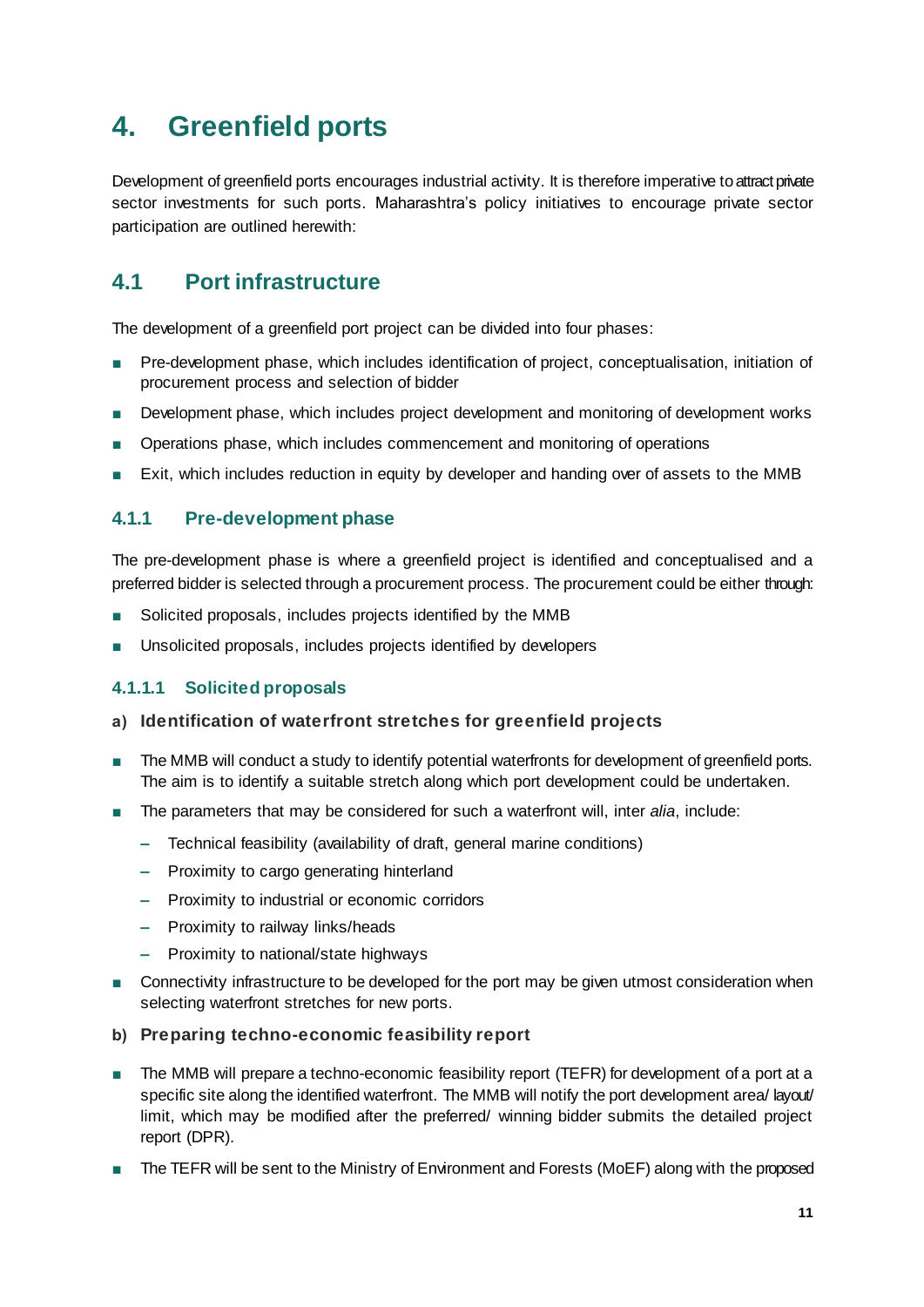terms of reference (ToR) for environmental impact assessment and required documentationas per extant rules/ guidelines. The MMB will try to obtain the approval of the proposed ToR for environmental impact assessment report (EIAR) on a best-effort basis.

### <span id="page-11-0"></span>**c) Private participation suitability analysis**

- If the project is found to be commercially feasible and attractive enough for the private sector, a suitable PPP structure will be identified and a preferred bidder will be selected. The procedure for selection of preferred bidder is provided in the next sub-section.
- If a project is found to be commercially unviable, it will be assessed on the following parameters:
	- **‒** Economic impact
	- **‒** Social impact
	- **‒** Strategic importance
- If a project is found to be beneficial for the economy, socially desirable and/or strategically important, the MMB will explore the possibility of proceeding with it through a joint venture with a government agency. The government agency for such projects will be identified by the direct nomination mechanism.
- If a project is not undertaken through a joint venture, the MMB may explore the possibility of developing a jetty. Such jetties will be termed MMB-owned jetties. Policy provisions regarding MMBowned jetties are provided in Sectio[n 5.3](#page-17-1)

### **d) Procedure for selection and signing of concession agreement**

- Ideally, the MMB will employ a two-stage bidding process to select the preferred bidder. The first stage will involve evaluation of bidders on technical criteria specified by the MMB, while financial bid evaluation will be done in the second stage of the bidding process. Only those bidders who qualify under the first stage will be considered for financial bid evaluation.
- MMB may employ a single-stage bidding process if the credentials of prospective bidders are established.
- The MMB may also form a panel of developers for different kinds of projects. The selection criteria for the panel may be announced by MMB from time to time.
- The detailed criteria and process for selection will be laid down in the model bid documents. Preferably, the criteria for financial evaluation of the bidder will consider the prospective volume of cargo and/or applicable royalty/tariff.
- The selected bidder will be issued a letter of intent (LoI) by the MMB, which will be valid for two years from the date of issuance of LoI.

# **4.1.1.2 Unsolicited proposals**

Unsolicited proposals refer to port projects identified by private sector players for development. Such proposals are classified under two categories:

- Conversion of an existing MMB-owned jetty<sup>5</sup> to a port
- **■** Development of port at a newly identified site

### **4.1.1.2.1 Conversion of an existing MMB-owned jetty into a port**

■ In case of receipt of a proposal for conversion of an existing MMB-owned jetty to a port, the MMB

l *<sup>5</sup> As defined under Section 5.3*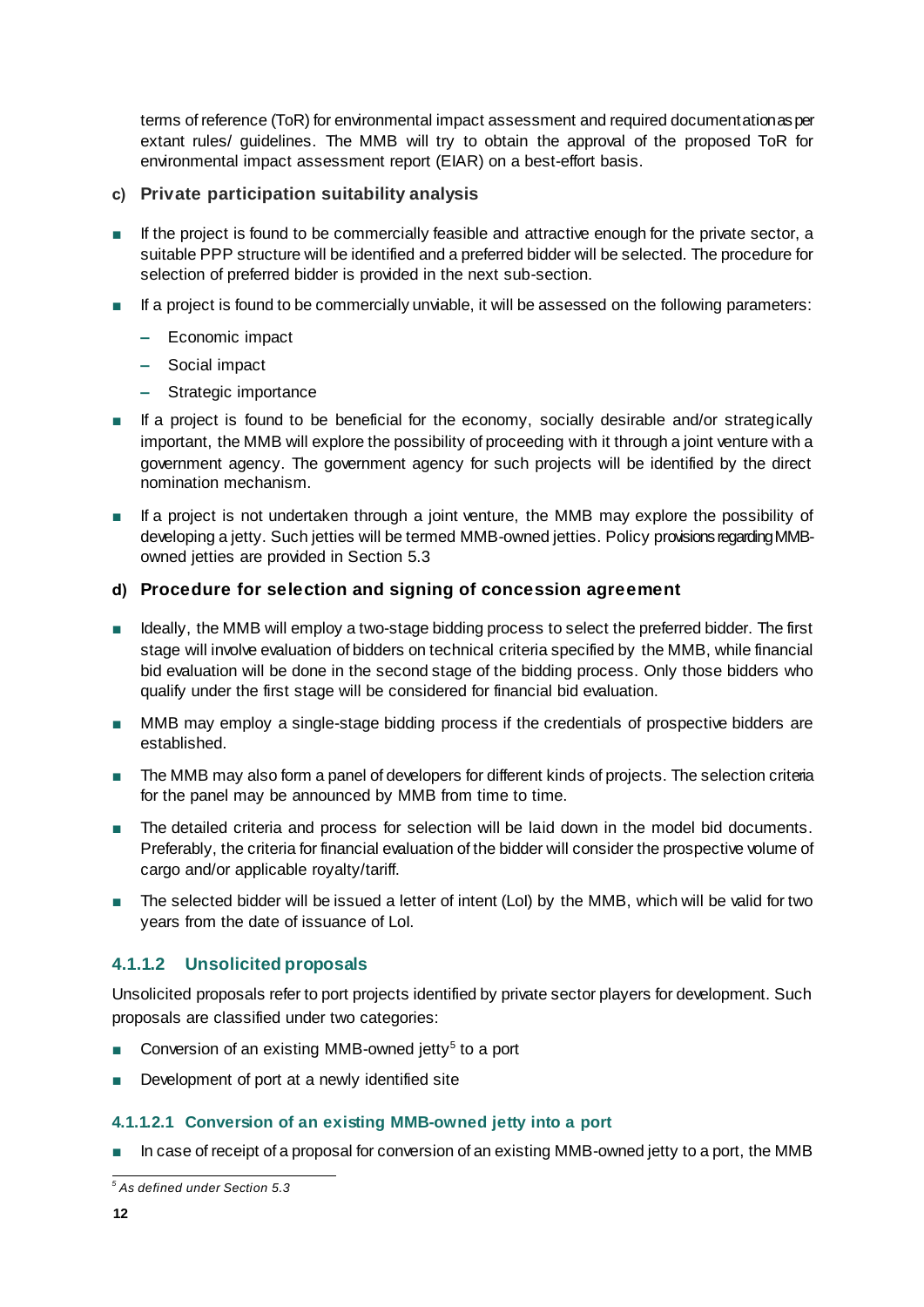will evaluate the proposal. If suitable for conversion, the project will be awarded through a competitive bidding process. The awarding process may be similar to that for solicited proposals as defined under Section [4.1.1.1](#page-10-3)

### **4.1.1.2.2 Development of port at a new site**

#### **a) Submission of proposal to MMB**

- **■** The private developer intending to undertake a port project has to submit a proposal in a format prescribed by the MMB.
- If the project meets the conditions laid down by the MMB, its proposer has to submit a TEFR for approval in a format prescribed by the MMB. On approval, the MMB will notify the port development area/ layout/ limit, which may be modified after the preparation of DPR by the preferred/ winning bidder.

#### **b) Procurement of projects under unsolicited route**

- Procurement of unsolicited projects will be done through the Swiss challenge route if the project promoter is a private entity. If it is a government agency/entity or public sector undertaking, the procurement will be done through direct nomination.
- In the Swiss challenge route, the MMB may invite competitive offers from other qualified developers and provide the original project proposer an opportunity to improve upon, or match the competing offer. The process for Swiss challenge will be provided in the bid documents.
- To ensure level playing field, the bids invited may be for development of a greenfield port at any location along the identified waterfront stretch and not for a specific location. For clarity, alternative sites may be provided by competing bidders within the identified stretch. The length of the stretch will be specified by the MMB in the bid documents.
- The MMB will issue a LoI to the selected developer/ bidder which will be valid for two years from the date of issuance of LoI.
- If the project is awarded to another developer instead of its proposer, the expenses incurred in TEFR preparation and other preparatory expenses will be reimbursed to the proposer by the selected developer on submission and approval of necessary documents. These expenses should not exceed 2% of the project's capital cost.

### **4.1.1.3 General terms and conditions for PPP**

- **a) Concession period**
- The concession period for greenfield port projects will be a maximum of 35 years.
- <span id="page-12-0"></span>**b) Equity participation of MMB**
- **■** The MMB may not participate in equity for a port project.
- However, if it chooses to take equity stake for a port project, it shall be in the form of allotment of land. The proportion of equity stake of MMB will be computed as proportion of the value of the land as per the ready reckoner rate to the total project cost. The estimate of the total project cost will also be provided in the bid documents.
- The maximum equity participation by the MMB in any port project will be 49% of the paid up capital.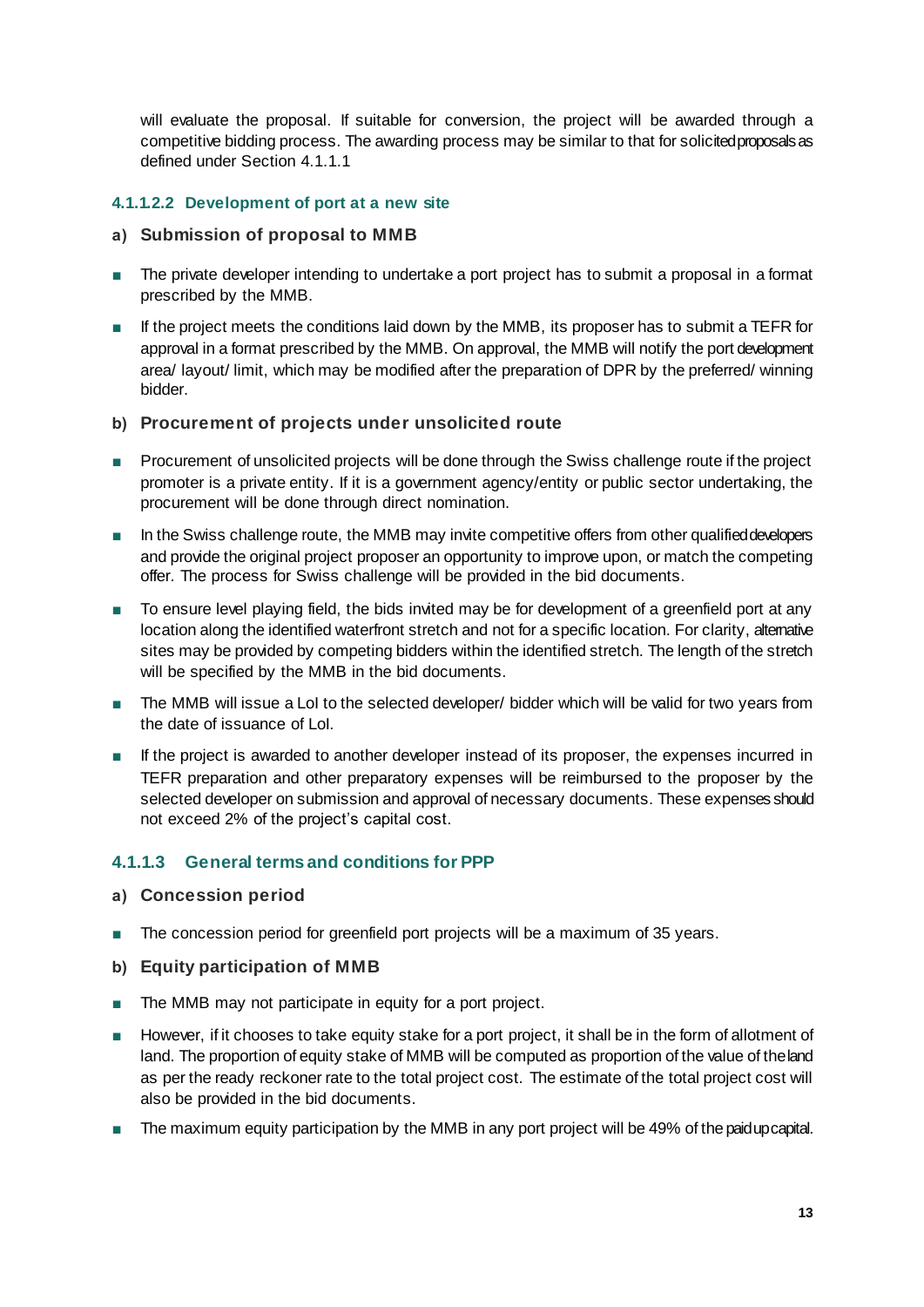#### **c) Enhancement of viability**

- To enhance the viability of the awarded greenfield port project, the MMB will restrict development of any other port, MMB-owned jetty and captive jetty with similar cargo handling capacity within a prescribed distance from the awarded projects for 10 years from the date of signing of the concession agreement, provided the port has made significant progress. The distance will be specified by the MMB through a notification.
- Such a restricted area within the specified distance from the awarded greenfield port will be termed as 'Port Exclusivity Zone'.
- **■** If the awarded project does not commence commercial operations within five years from the date of signing of the concession agreement, for any reason, the provision for Port Exclusivity Zone will stand cancelled. For clarity, in such cases, the MMB may award another port project at any distance from the awarded port project.
- The developer will be allowed to fix and collect tariffs and provide cargo-related value-added services within the port premises.

#### **d) Operations of the port**

The developer will be allowed to operate as a full service or landlord port, and to sub-contract, during the subsistence of the concession period, to implement its obligations under the concession agreement, provided the concessionaire is entirely responsible for any acts, omissions, negligence, defaults or breaches, by any of its sub-contractors as if such breach, act, omission, negligence or default had been caused by the developer or its agents or workmen.

#### **4.1.1.4 Pre-requisite for award of concession**

The concession will be awarded only after the achievement of pre-requisites as prescribed in the bid documents within the stipulated timeframe. If the selected bidder is unable to achieve the pre-requisites within the prescribed timeframe, an extension may be requested from the MMB, which may extend the validity of the LoI by a year after forfeiting 20% of the amount of bid security given by the selected bidder.

### <span id="page-13-0"></span>**4.1.2 Development phase**

The development phase refers to the phase between beginning of construction work and commencement of commercial operations

- To ensure timely development of the project, the MMB may take appropriate steps including, but not limited to, specifying timelines and monitoring of development works. Non-compliance to the stipulated timelines may attract penalties including, but not limited to, cancellation of the concession agreement.
- The MMB may appoint an "Independent Engineer" for supervision and monitoring of compliance by the concessionaire with the project requirements.
- The MMB will provide necessary support to the developer in getting approvals and clearances as provided under Section [10](#page-24-0).

### <span id="page-13-1"></span>**4.1.3 Operations phase**

The operations phase is defined as the period in which the awarded port project commences commercial operations.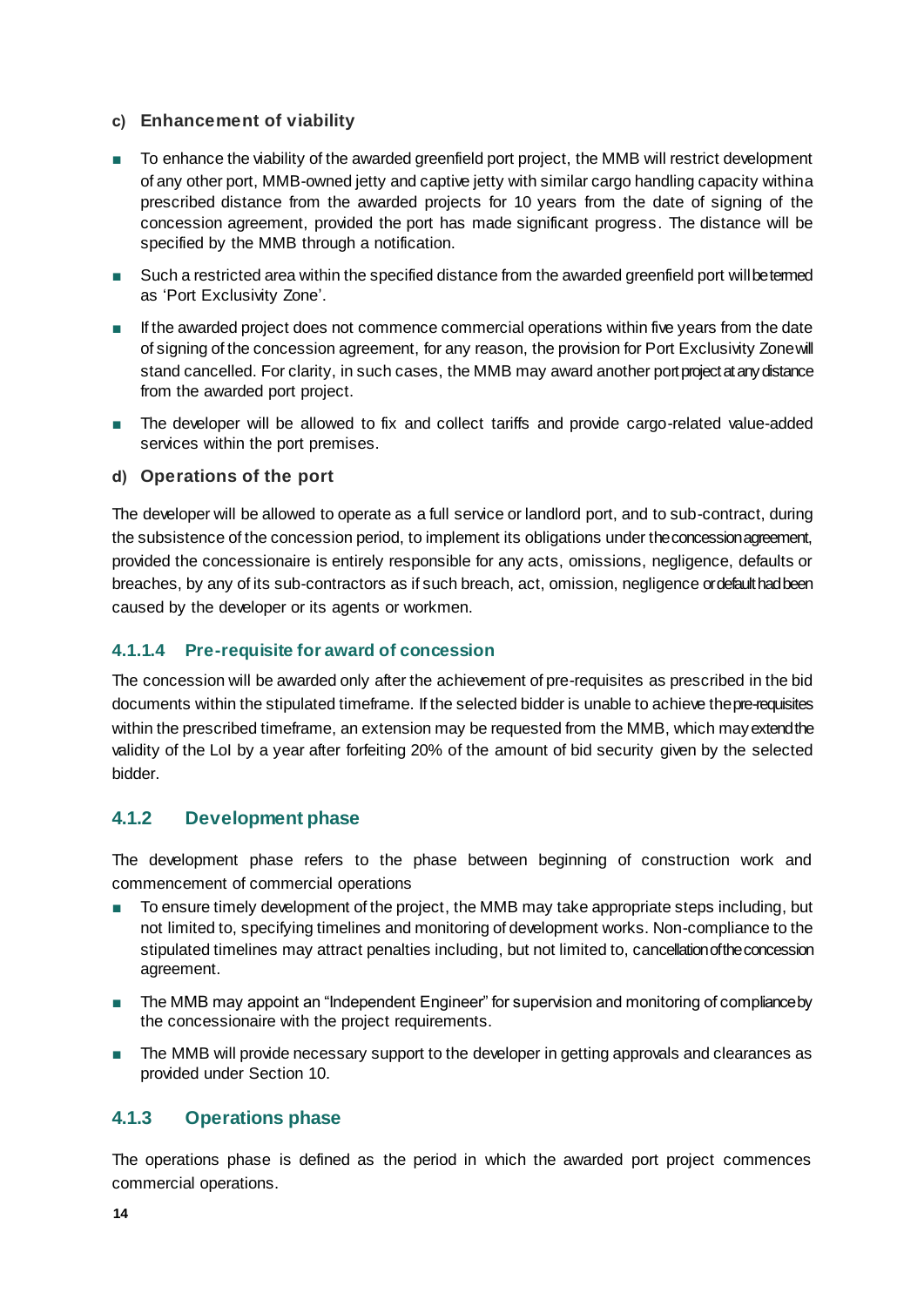- The MMB will play a proactive role in this phase that may include:
	- **‒** Specifying performance standards for operations and maintenance. Such performance standards will be limited to output or outcome specifications
		- In case of discrepancies with the specified output/outcome parameters, the MMB may take appropriate measures for rectification including, but not limited to, imposition of damages or penalties.
	- **‒** Ensuring adherence to extant rules and regulations
	- **‒** Any other measure deemed suitable for ensuring efficient and effective operations.
- Developer will be required to maintain minimum equity participation as specified in the bid document during the concession period.

### <span id="page-14-0"></span>**4.1.4 Exit phase**

The exit phase will be deemed to come into force if one or more of the following events materialise, or any other event occurs where port operations cease to exist for an inordinate period of time:

- **■** Concessionaire's default
- Default of the concessioning authority
- **■** Stalling of the project (due to default that could not be attributed to either of the parties)
- **■** Force majeure
- Expiry of concession period

The detailed procedure to be followed during exit will be specified in the concession agreement.

# <span id="page-14-1"></span>**4.2 Connectivity infrastructure**

This section provides key provisions for development of connectivity infrastructure of greenfield ports.

# <span id="page-14-2"></span>**4.2.1 Formation of Maharashtra Port Connectivity Corporation**

- **■** A company called Maharashtra Port Connectivity Corporation will be formed within the purview of MMB, as an umbrella organisation to undertake connectivity projects for ports.
- The equity for the company may be contributed by Sagarmala Development Company, multilateral/ bilateral organisations (such as DFID, Asian Development Bank and World Bank), MMB, the Industries Department of Maharashtra, and/or any other government agency.
- The company will be the holding/ parent company for individual special purpose vehicles (SPVs) incorporated for undertaking port connectivity projects.
- The company may invest in individual SPVs along with the developer and other stakeholders, including the National Highways Authority of India, PWD, and the Indian Railways as required.
- **■** The company may raise funds through bond issuances, bank borrowings, multilateral support, budgetary support, external commercial borrowings, etc. Revenue accruing from individual SPVs will enhance the borrowing capability of the parent company. Any funds sanctioned under the Sagarmala Project by the central government will be routed through the proposed Maharashtra Port Connectivity Corporation.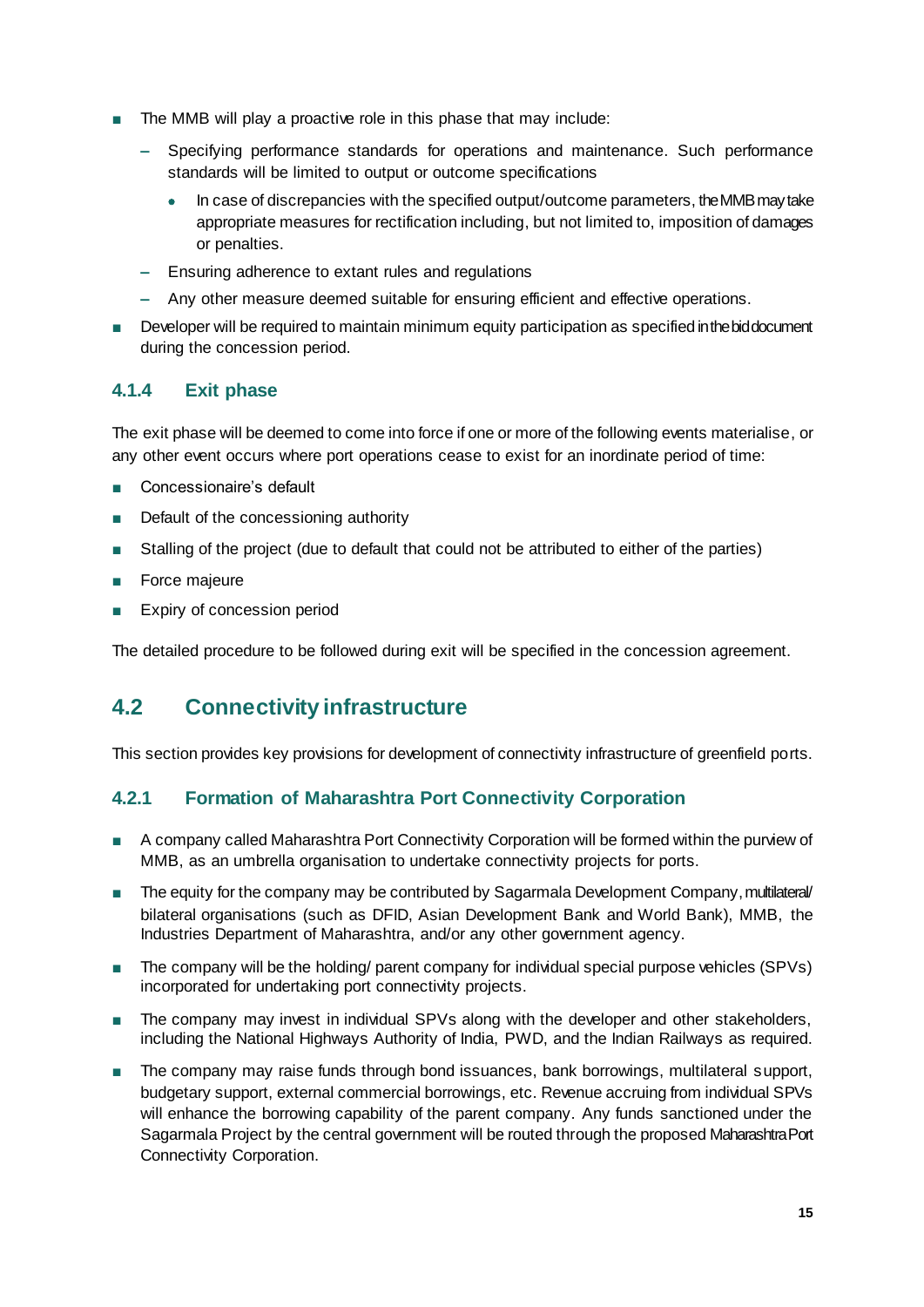# <span id="page-15-0"></span>**4.2.2 Hinterland connectivity of greenfield port projects**

This section provides the key provisions for the development of hinterland connectivity of greenfield port projects through the development of road and rail connectivity, and inland waterways.

### **4.2.2.1 Road connectivity**

- The port developer will be responsible for development of road connectivity to the nearest highway -- state or national. However, the MMB may provide assistance by acquiring land for road connectivity projects on a case-to-case basis. The process for acquiring land will be in line with the process defined in Annexure [11.1.4](#page-28-5).
- Models for development of road linkage from state highways to national highways will, inter alia, include:
	- **‒** Development by PWD as per extant norms, rules and regulations. PWD may consider grant of first right of refusal to the port developer in case of a build-operate-transfer (BOT) project.
	- **‒** Development through an SPV with participation from the Maharashtra Port Connectivity Corporation (as specified in [4.2.1\)](#page-14-2) and a private player (includes the port developer). Equity participation by the Maharashtra Port Connectivity Corporation will enhance the viability of the project.
		- The SPV may seek grant from the central government or state government as applicable.
		- Land for the road linkage project will be acquired by the SPV
		- The expenditure on the road linkage project can be recovered through lewing of tolls on port traffic. The local traffic will be exempted.

### **4.2.2.2 Rail connectivity**

■ Rail linkage projects for greenfield ports may be structured on a joint venture or non-government railway model as per Policy No. 2011/infra/12/32 issued by the Ministry of Railways, or any new amendments or policies replacing the existing policy issued by the Ministry of Railways. The policy provides participative models for rail connectivity and capacity augmentation. The proposed Maharashtra Port Connectivity Corporation may also participate in the equity investments in both non-government and joint venture models.

# **4.2.2.3 Inland waterway connectivity**

The presence of a number of rivers and indentation of the coastline of Maharashtra by various creeks, bays and estuaries depicts the inherent potential of the state for transportation of cargo through inland waterways. The integration of such creeks, bays and estuaries with greenfield ports through inland waterways will be instrumental in improving the evacuation infrastructure of greenfield ports in Maharashtra. Therefore, The MMB and the state government will encourage development of inland waterways and their integration with ports in the state.

The MMB will identify and prioritise inland waterway routes based on social and environmental impact assessment and commercial attractiveness. The identified routes (rivers and creeks) in Maharashtra will be made navigable for inland/river-sea vessels, and the state will encourage setting up of industries in the vicinity of such routes. The key policy provisions for development of inland waterways transport in Maharashtra are provided in Sectio[n 6.2](#page-19-0).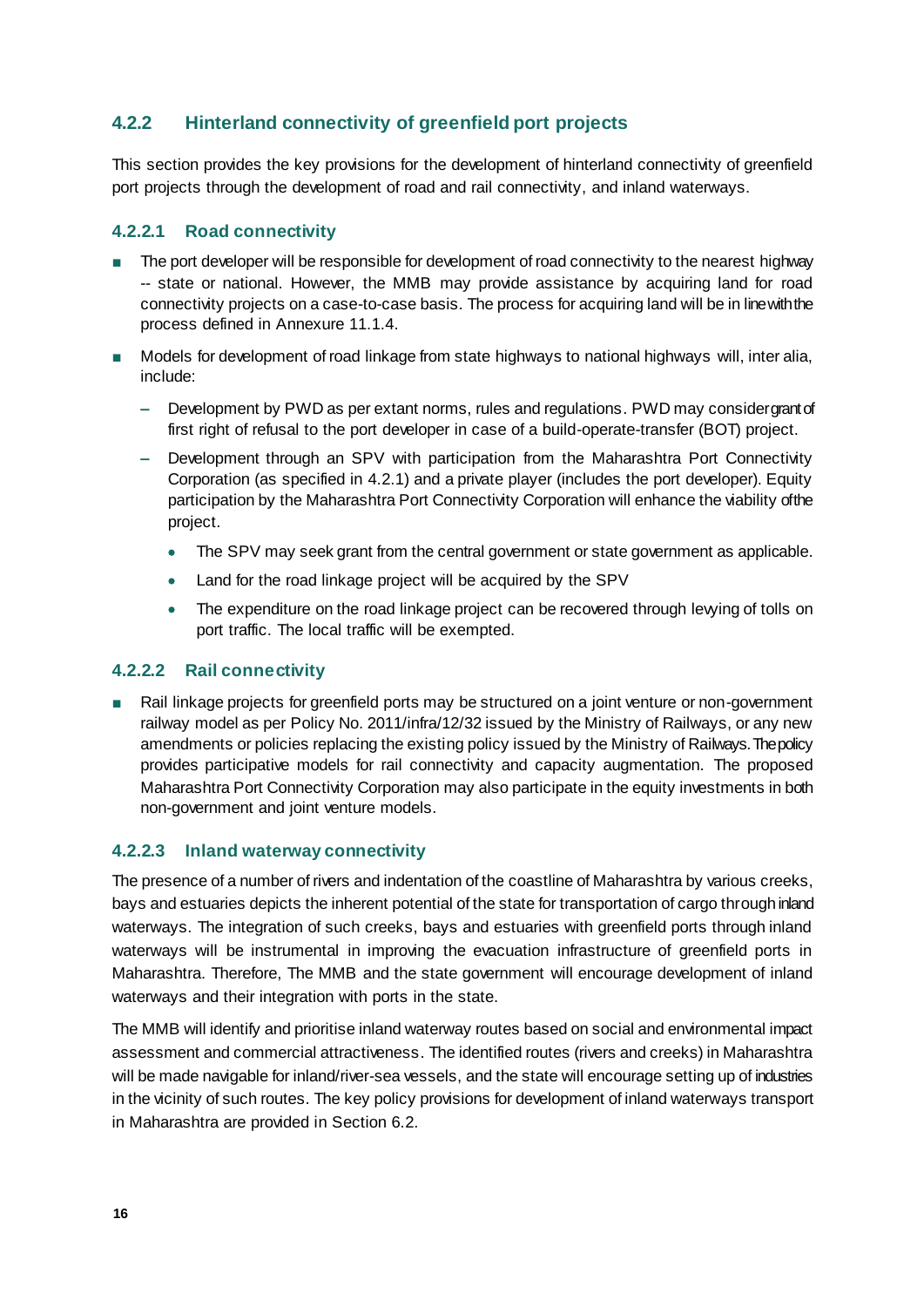# <span id="page-16-0"></span>**5. Jetties**

This section details the provisions for the development of three categories of jetties in Maharashtra:

- **■** Captive jetty
- **■** Multipurpose jetty
- **MMB-owned jetty**

# <span id="page-16-1"></span>**5.1 Captive jetty**

The port based industries require huge movement of Exim goods, to facilitate the same, the MMB will allow the construction of captive jetties by such industries. The MMB will award projects to develop captive jetties to eligible mining industries and industries classified under secondary sectors<sup>6</sup>, on a nomination basis, to facilitate import of raw materials and export of finished goods by such industries, provided they fulfill certain conditions as defined in the eligibility criteria. The location of the jetty should not overlap with a Port Exclusivity Zone and conform to extant laws and regulations. The contract period for allotment of captive jetties will be concurrent with the operations of the industry to which it is awarded.

# <span id="page-16-2"></span>**5.1.1 Eligibility criteria**

- **■** Type of industries :
	- **‒** Mining industry and industries classified under secondary sectors, having manufacturing facilities/production units dependent on port facilities.
- **■** Location
	- **‒** Konkan region of Maharashtra
- **Operational status** 
	- **‒** Fully functional facilities/industries
	- **‒** Proposed/ upcoming industries, given the industry to be set up has achieved financial closure and obtained all the required approvals.

# <span id="page-16-3"></span>**5.1.2 Awarding**

- Proposals for development of captive jetties from eligible industries will be evaluated by MMB and a LoI will be issued on approval.
- The developer will then be required to set up a captive jetty within the stipulated time as specified in the LoI. Failure to comply with the conditions in the LoI will lead to cancellation of award and imposition of other penalties and damages.

# <span id="page-16-4"></span>**5.1.3 Key provisions for operations**

- Captive jetties will be allowed to handle third-party cargo subject to the following conditions:
	- **‒** The cargo from a third party should not exceed 25% of the total cargo handled by the awarded captive jetty in a year;

l *<sup>6</sup> As classified by Central Statistical Organization*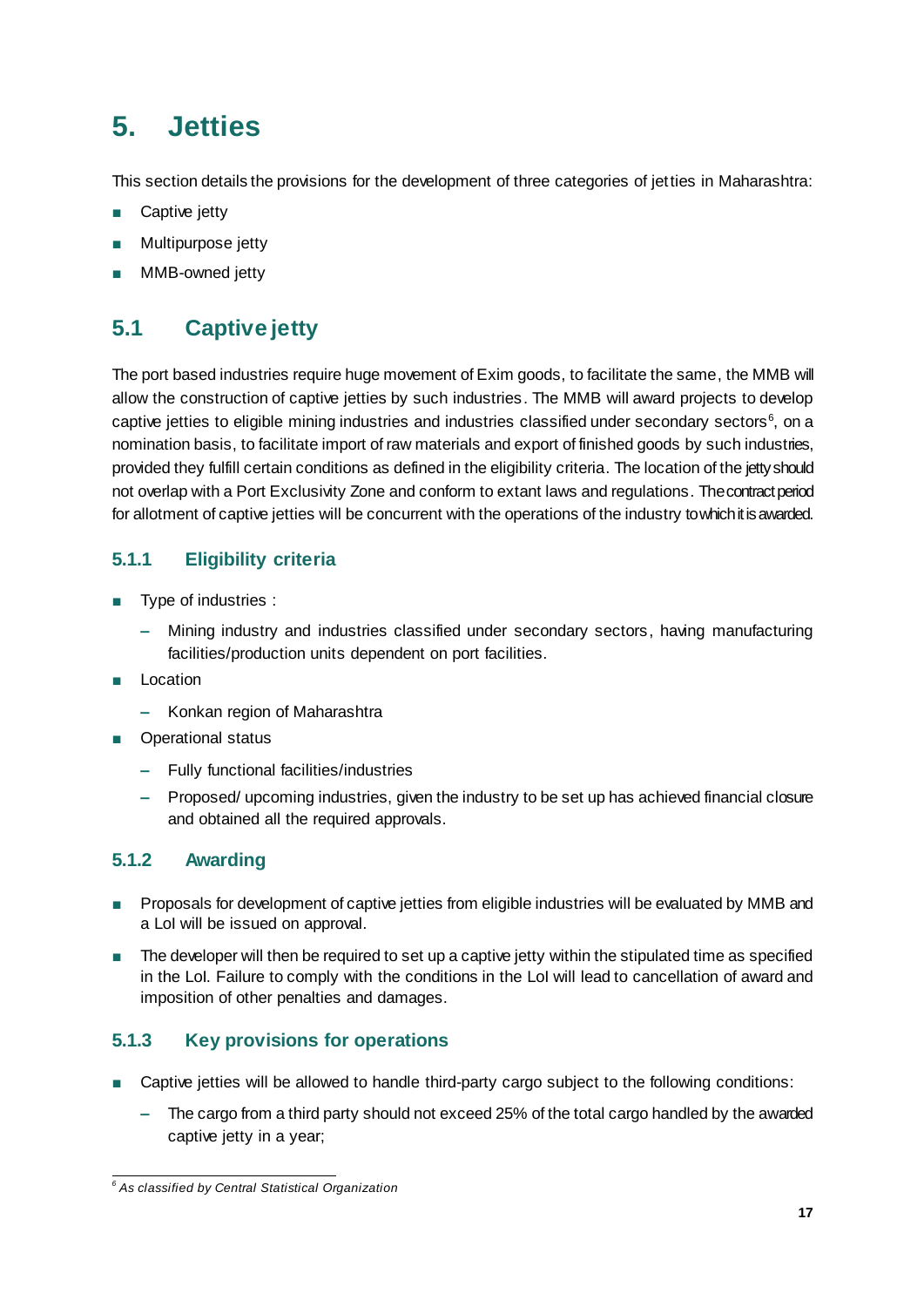- The charges applicable on the cargo handled for third party will be 1.5 times the charges specified in the schedule of rates; and,
- **‒** There is no non-major port available, with desired facility, within a distance prescribed by MMB through a notification.

# <span id="page-17-0"></span>**5.2 Multipurpose jetty**

- **■** As per government resolution No. JET 1303/M.NO.163/Ports-2, dated August 19, 2005, the Government of Maharashtra has permitted establishment of multipurpose jetties/ terminals for handling of cargo through small boats, barges etc.
- Through this policy, multipurpose jetty is redefined as small jetties or terminals that will handle only non-Exim cargo and passengers.
- Non-major ports may be allowed to establish satellite multipurpose jetties in the vicinity of the port on a nomination basis.
- The process for identification, procurement, development, operation and exit of greenfield multipurpose jetties will similar to that of greenfield ports.

# <span id="page-17-1"></span>**5.3 MMB-owned jetties**

- As provided under Section 4.1.1.[1. c\)](#page-11-0), greenfield port projects that are not feasible ona PPP or joint venture basis may be developed as a jetty by the MMB. Such jetties will be termed as MMB-owned jetties.
- The MMB will allow allotment of such jetties for captive purposes to existing and upcoming eligible mining industries and industries classified under secondary sectors<sup>7</sup> located in Maharashtra, through a competitive bidding process. The location of such a jetty should not overlap with a Port Exclusivity Zone and should conform to the extant laws and regulations. The contract for allotment of MMB-owned jetties will be for a maximum of 15 years.

# <span id="page-17-2"></span>**5.3.1 Eligibility criteria**

The industries eligible for allotment of captive jetty as specified in Sec[tion 5.1](#page-16-2).1

l *<sup>7</sup> As classified by Central Statistical Organisation*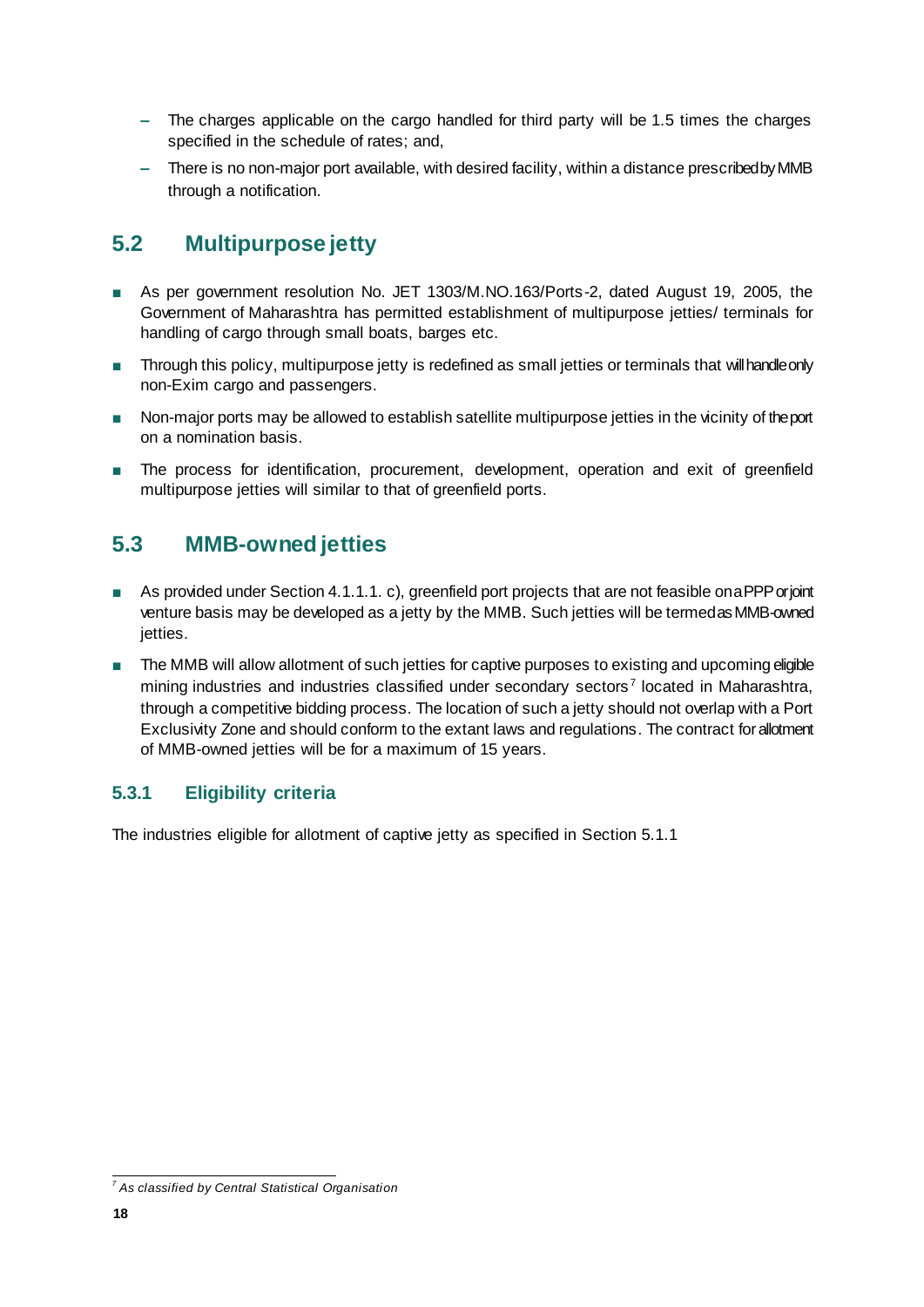# <span id="page-18-0"></span>**6. Coastal shipping and inland waterways**

# <span id="page-18-1"></span>**6.1 Coastal shipping**

Coastal shipping is an alternative mode of transportation that can address issues of poor port connectivity in the state. Currently, Maharashtra ranks second after Gujarat in terms of cargo volume shipped through the coastal route. High industrialisation and huge volume of agricultural produce offer considerable potential for transportation of cargo using coastal shipping. Moreover, because Maharashtra has a long coastline with numerous creeks, coastal shipping can evolve as an effective mode of transportation for people.

# <span id="page-18-2"></span>**6.1.1 Coastal shipping for cargo transportation**

The MMB/state government will take the following measures to encourage coastal shipping in Maharashtra:

- The state's industrial policy will emphasise the importance and utility of coastal shipping as an economical and environment-friendly mode of transportation. The industrial policy may also incentivise industries for utilising coastal shipping to transport raw materials and finished products.
- To make available dedicated infrastructure for coastal shipping, the MMB will allow development of multipurpose jetties that will handle only non-Exim cargo and passengers.
- The MMB will encourage greenfield port developers to establish green channel facilities at the awarded port projects. To encourage this, adequate provisions will be incorporated in the concession agreement.
- The MMB may take appropriate steps to extend the limit for inland waters beyond the base-line/ territorial waters to facilitate the coastal/ river-sea vessel to ply between locations that lie within inland waters and base line/ territorial waters.
- The MMB will take appropriate steps to lower manning scales for coastal ships.
- The MMB will also provide fiscal benefits as defined in Secti[on 10.](#page-26-0)3 to support the growth of coastal shipping in the state.

# **Establishment of coastal shipping promotion fund**

- **■** A Coastal Shipping Promotion Fund may be established by the government through budgetary allocations to provide an impetus to the sector.
- The MMB will be the implementing agency for the fund, whose functions would be:
	- **‒** Financing infrastructure development for coastal shipping; and,
	- **‒** Providing soft loans for building or acquisition of low-draft vessels for coastal shipping.

# <span id="page-18-3"></span>**6.1.2 Coastal shipping for passenger transportation**

- **■** The MMB will identify specific origin and destination points that have the potential for catamaran/ hovercraft/ ro-ro/ ferry services.
- Such routes shall be awarded preferably on a PPP basis through competitive bidding.
- Alternatively, the MMB may undertake the development of such routes its own and may seek private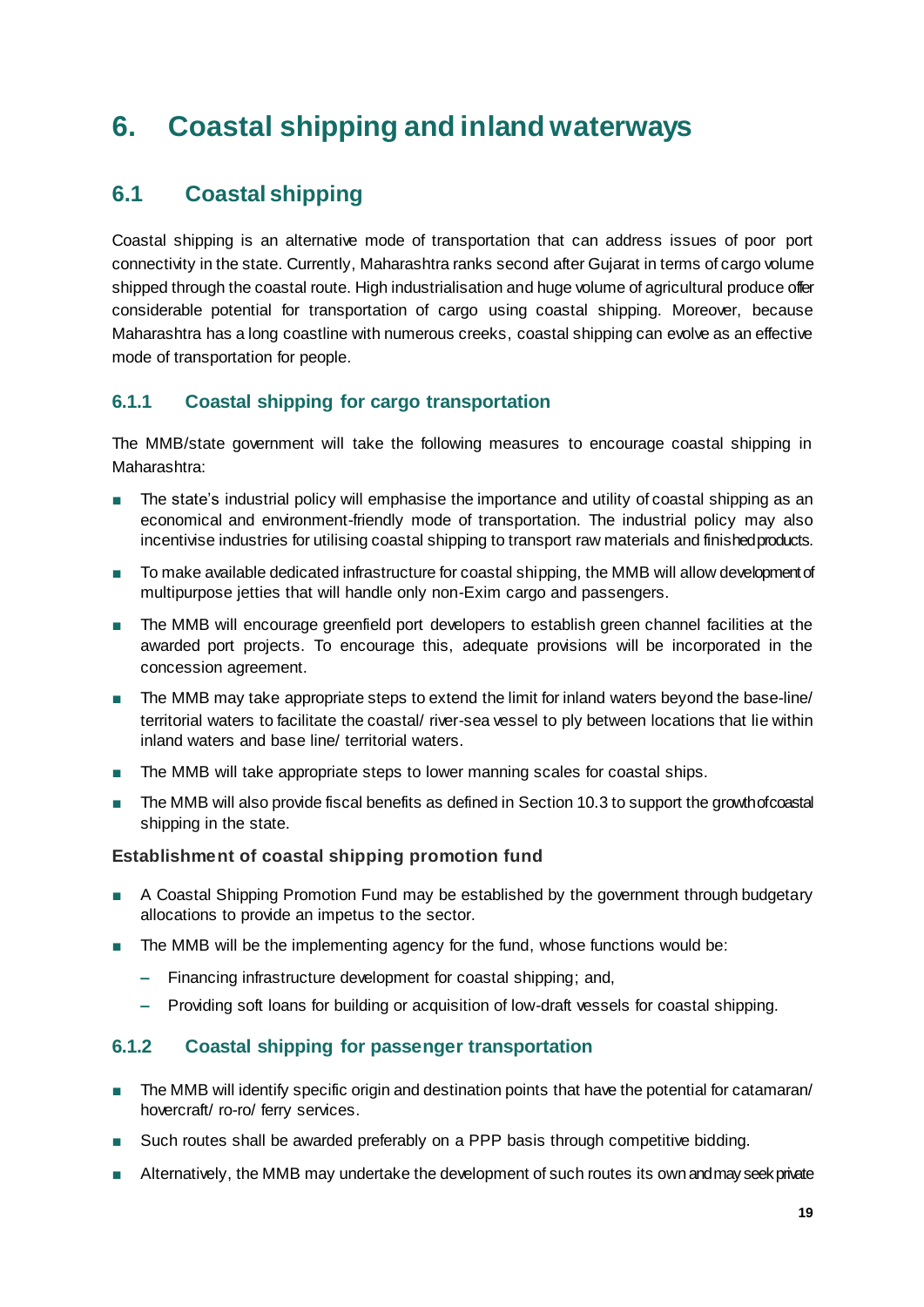participation at a later stage.

# <span id="page-19-0"></span>**6.2 Inland waterways transport**

Inland waterways transport (IWT) is an economical and eco-friendly mode of transportation that could be used for the movement of cargo and passengers in Maharashtra.

- **■** IWT projects require investments for systematic development of fairway, fleet, terminals and navigational aids. Initial government support is inevitable as IWT has a long gestation period for return on investment.
- Considering the constraints faced by IWT and its growth potential, the MMB will encourage:
	- **‒** Creation of infrastructure such as fairways, terminals and navigational aids
	- **‒** Increase in IWT's fleet
	- **‒** Private sector participation in the IWT sector
	- **‒** Provision of fiscal incentives to developers, consignees and end-users in the initial stages
	- **‒** Greater awareness among users to facilitate the shift to IWT from other modes of transportation

#### **Development of IWT in Maharashtra**

- The MMB will identify specific routes that can be developed as waterways for transportation of cargo and passengers.
- **■** The MMB will encourage private sector participation in the areas listed below for the identified routes:
	- **‒** Ownership and operation of vessels for cargo and passengers
	- **‒** Fairway development and maintenance
	- **‒** Construction and operation of river terminals or river ports
	- **‒** Provision and operation of mechanised cargo handling systems
	- **‒** Setting up and maintenance of navigational aids
	- **‒** Provision of pilotage services

### **Government support to the IWT sector**

- A dedicated cell will be created within the proposed Maharashtra Port Connectivity Corporation for the development of inland waterways and undertaking relevant projects.
- Financing of inland waterways projects will be done through a mix of budgetary support, multilateral funding, debt and internal accrual of the MMB or the Maharashtra Port Connectivity Corporation and/or any other means as deemed fit by Board.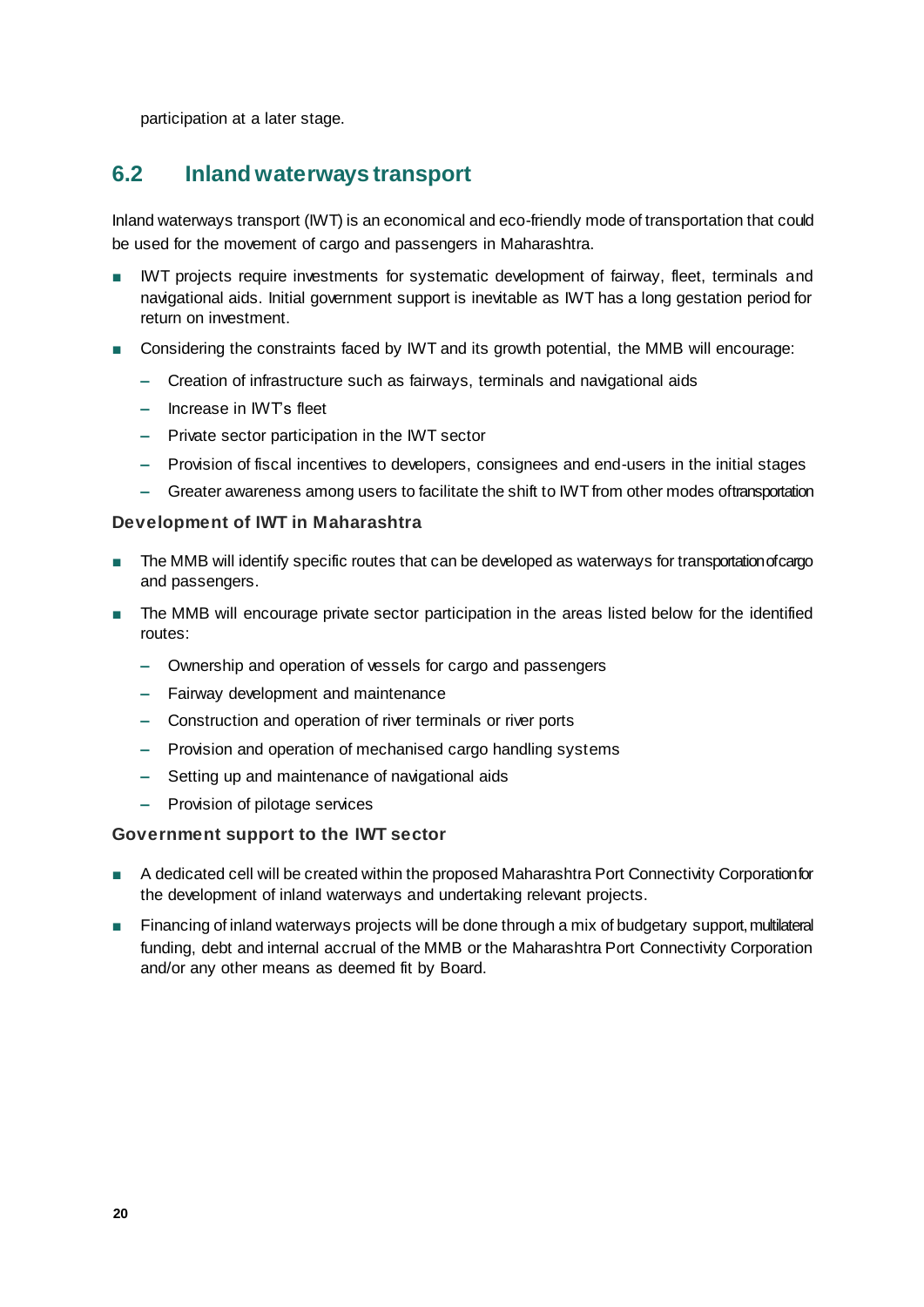# <span id="page-20-0"></span>**7. Shipyards**

# <span id="page-20-1"></span>**7.1 Development of shipbuilding parks**

- **■** Shipbuilding and ship-repairing industries can flourish in Maharashtra if they are provided skilled labour, proximity to related industries and other relevant facilities. Maharashtra government has adopted a cluster-based approach to develop shipbuilding and ship-repairing industries.
- The intention is to develop shipbuilding parks at select locations which enable development of shipyards as well as ancillary industries and also offer the following benefits:
	- **‒** Enhancement of productivity
	- **‒** Reduction in logistics cost
	- **‒** Optimisation of production and inventory costs
	- **‒** Optimal use of common infrastructure
	- **‒** Efficient dissemination of government support
- The following facilities may be developed in the proposed shipbuilding parks:
	- **‒** Shipyards
	- **‒** Shipbuilding skills development centres
	- **‒** Industrial Training Institute (imparting specialised courses in relevance to shipbuilding and repairing)
	- **‒** Ship equipment and machinery suppliers
	- **‒** Specialist service providers and sub-contractors
	- **‒** Medical centre/ hospital
- The MMB will identify suitable locations for developing shipbuilding parks along the state's coastline. On identification of such locations, the MMB will acquire the land and develop common infrastructure facilities for the shipbuilding park. The procedure for land acquisition will be as prescribed unde[r 11.1.4](#page-28-5)
- Within the shipbuilding park, allotment of plots for shipbuilding, ship-repairing or other allied activities will be done through auction process wherein plots would be allotted on lease basis to the highest bidder.
- The base price for the auction will be determined on the basis of land cost and infrastructure development costs.
- The plots will be allotted on 10-year leases; the MMB may extend the lease period by another 10 years if required.

# <span id="page-20-2"></span>**7.2 Unsolicited proposals for setting up shipyards**

- **■** A party interested in setting up a shipyard will need to submit a detailed project proposal along with a techno-economic feasibility study and processing fee as prescribed by the MMB.
- Once approved, bidding for the project will be done through the 'Swiss challenge' route as specified in bid documents.
- **■** The selected bidder will need to prepare a detailed project report, achieve in-principle financial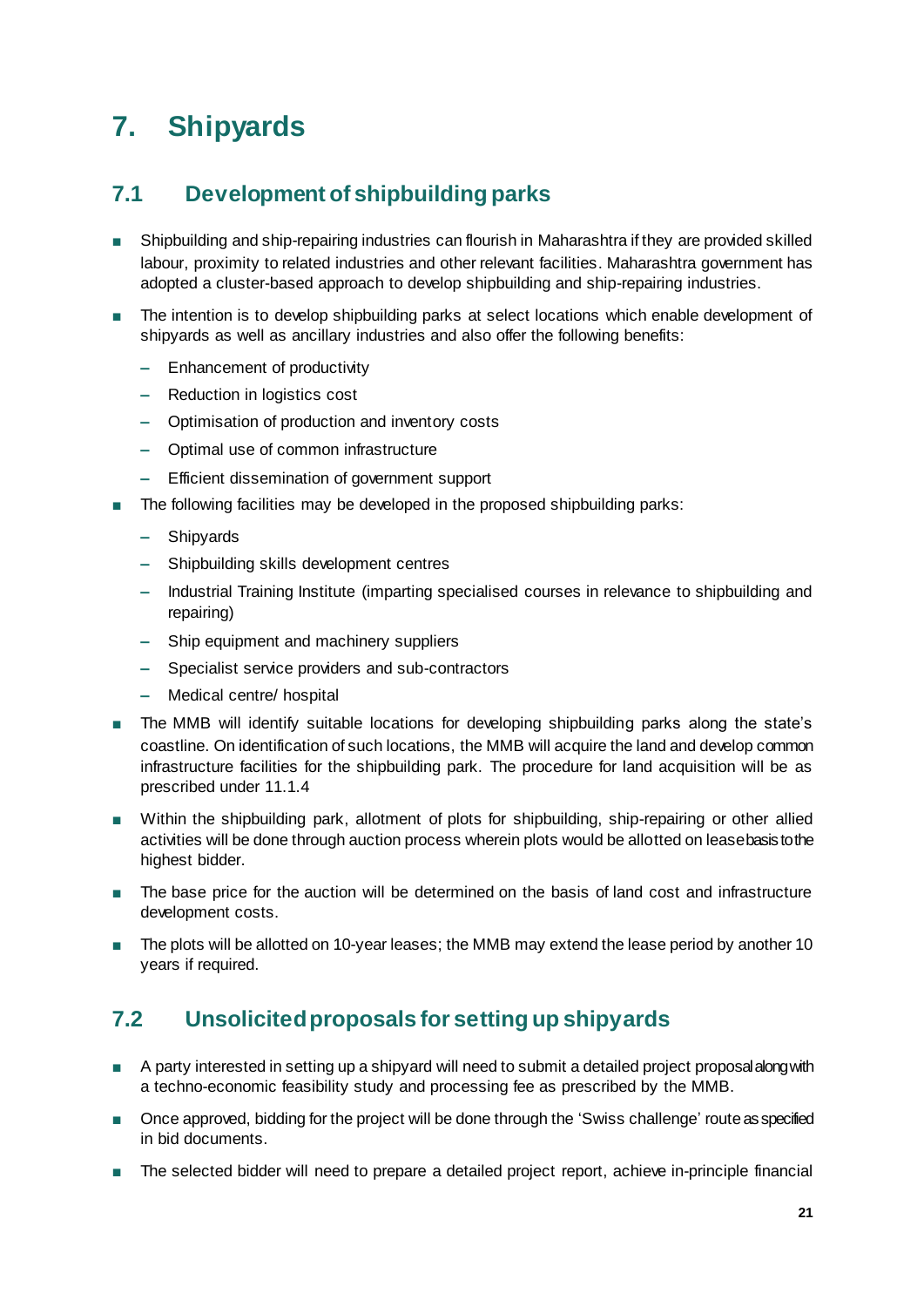closure and clearance from the MoEF within two years from the date of issuance of the LoI, following which the MMB will sign a formal agreement with the winning bidder for 10 years.

- **■** If the private party is not able to achieve the said prerequisites for signing the formal agreement, it can seek an extension for the same from the MMB. In such a case, the MMB may extend the validity of the LoI by a year after forfeiting 20% of the amount of bid security furnished by the winning bidder.
- On signing the agreement, intertidal and tidal land, and back-up land (if needed, to be provided by the MMB) will be allotted to the winning bidder and a formal agreement will be signed between the MMB and the winning bidder for 10 years. Allotment of land will be done in line with the process defined under Annexure [11.1](#page-28-1).
- The MMB may extend the lease period by 10 years on expiry of the original lease.
- The awarded shipyard should commence operations within 24 months from the date of signing of agreement. If operations do not commence within the prescribed timeframe, the MMB reserves the right to withdraw the allotted land.
- Payments from the winning bidder to MMB throughout the agreement period will, *inter alia*, include:
	- **‒** All statutory charges for waterfront, inter-tidal land and back-up land (in case leased by MMB).
	- **‒** Royalty charges as specified in the bid documents.
	- **‒** Any other charges specified under the schedule of rates published by MMB from time to time.

# <span id="page-21-0"></span>**7.3 Human resource development**

- Scarce availability of skilled manpower is one of the major constraints for the shipbuilding & shiprepairing industry. To address this issue, the state government will:
	- **‒** Establish, along with the central government, new industrial training institutes (ITIs), imparting specialised courses of relevance to shipbuilding and ship-repairing industry.
	- **‒** Introduce special courses relevant to the industry in existing ITIs along with the central government.
	- **‒** Encourage setting up of educational institutes in the private sector or with private sector participation, imparting courses relevant to the industry.
	- **‒** Establish a 'Centre of Excellence' for shipbuilding at the proposed Indian Maritime University campus in Maharashtra or any other reputed technical institutes supported by any government body.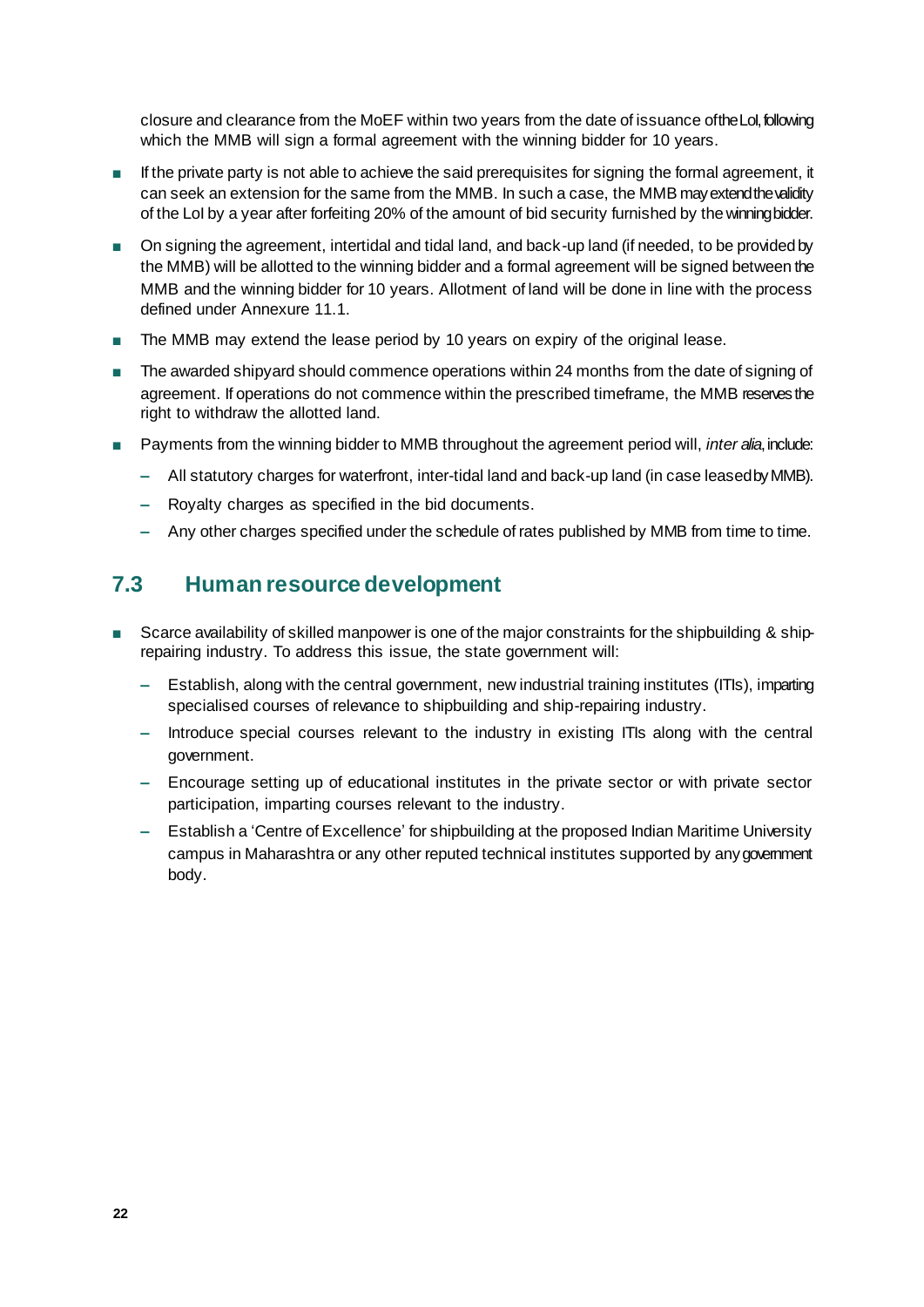# <span id="page-22-0"></span>**8. Coastal economic zones**

- There is enough empirical evidence from international ports in favour of a symbiotic relationship between port systems and industries. Evidently, the synchronisation of industrial development with maritime development shall be far more impactful than any other fiscal or non-fiscal incentive provided to ports in Maharashtra due to the resultant multiplier effect. Therefore, to synchronise the development of industries and the maritime sector in Maharashtra, the MMB/state government will:
	- **‒** Encourage co-ordination between planning of industrial estates and development of ports. The state government may also promote coordination between Industries department/ Maharashtra Industrial Development Corporation (MIDC) and the MMB to ensure the development of industrial estates in coastal areas considering the availability of ports. Such industrial estates will preferably accommodate port-based industries.
	- **‒** Encourage development of a coastal industrial corridor that will augment cargo demand.
	- **‒** Promote development of port-based SEZs or FTWZs in port hinterland coastal regions.
	- **‒** Encourage development of industrial clusters in port hinterland coastal regions by providing appropriate incentives as illustrated under Section [10.5.](#page-27-0) The industrial clusters can accommodate:

#### **1. Export/import-based industrial cluster**

- **‒** The government will encourage development of industries that are dependent on imported raw material for production of finished goods.
- **‒** Export-oriented units could be encouraged by setting up CEZs/FTWZs in the port's vicinity in association with the central government.

#### **2. Logistics service clusters**

**‒** The government will encourage the development of logistics service clusters in the port's vicinity to attract more cargo to the port.

#### **3. Fishing clusters**

- **‒** Fishing being a regular activity in coastal areas, setting up a fishing cluster can result in higher cargo volume being handled at the port.
- **‒** The MMB/state government will encourage development of infrastructure for fishing and allied activities in the coastal regions in coordination with the Department of Fisheries, and the National Fisheries Development Board.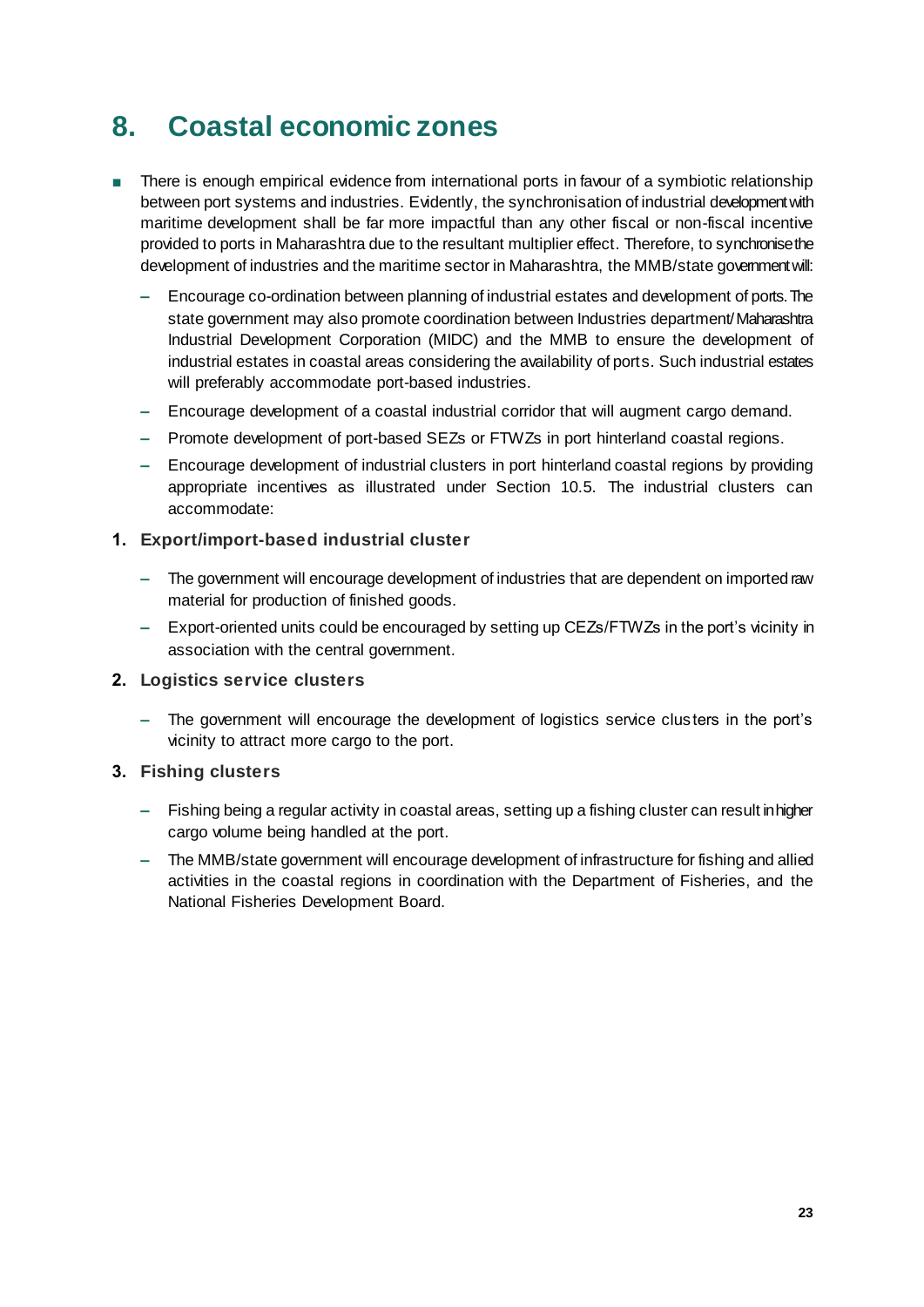# <span id="page-23-0"></span>**9. Compensation for fishermen**

Suitable compensation package will be provided at the project developer's cost (for PPP projects) to fishermen whose livelihood has been affected by the maritime project.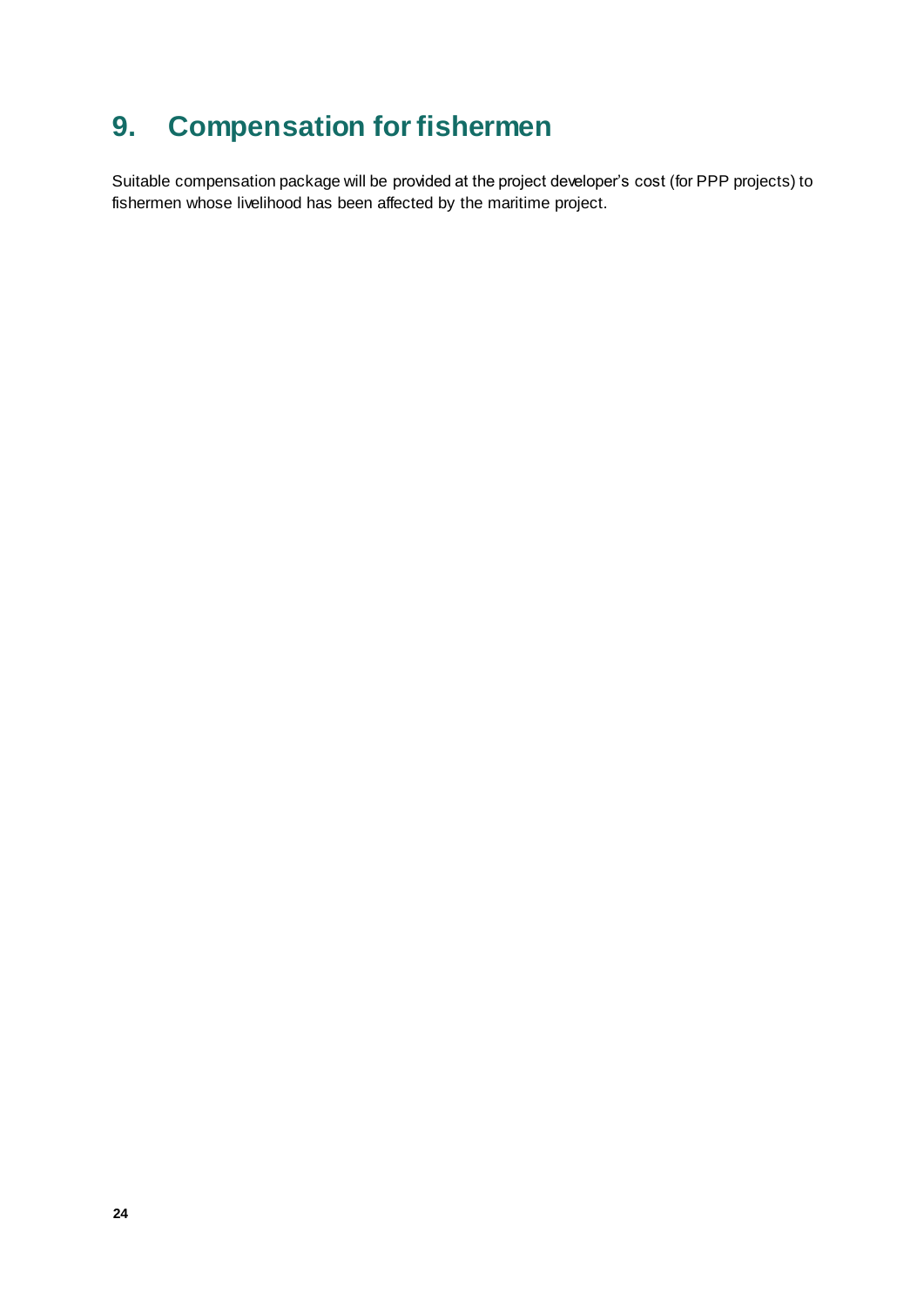# <span id="page-24-0"></span>**10. Facilitation of maritime projects under MMDP**

To facilitate the private sector in undertaking maritime projects and to improve its competitive advantage compared with other coastal states, the Maharashtra government will:

- Extend fiscal incentives to maritime projects, and
- Enable the MMB to accord incremental approvals.

# <span id="page-24-1"></span>**10.1 Initiatives to fast-track approvals for maritime projects**

Besides clearances/ approvals that MMB already gives before the effective date of this policy, MMB will be empowered to give the following approvals/ clearances to fast-track the approval process for maritime projects:

- Change in port layout and development plan
	- **‒** The MMB will be declared as a Special Planning Authority under provisions of Section 40 of the Maharashtra Regional and Town Planning Act, 1966. This will enable it to provide approvals related to changes in project layout and development plan.
	- **‒** The area for which the MMB will be designated as the Special Planning Authority will be within a particular distance from the maritime project. This area will be notified by the state government whenever such a project is conceived.
	- **‒** The urban development department may issue a notification in this regard.
- Valuation and allotment of government land:
	- **‒** A revenue cell will be created within the MMB headed by a competent revenue officer.
	- **‒** The MMB will conduct the valuation of government land for allotment to maritime projects.
	- **‒** If the project development area includes government land, then the government land will be transferred to the MMB by the Government of Maharashtra on a nominal lease rent of Re1 per annum.
- **■** Valuation and allotment of intertidal and tidal land:
	- **‒** The MMB will be responsible for valuation and allotment of intertidal and tidal land for maritime projects to fast-track the process of allotment of land to the developer.
	- **‒** The state's revenue and forest departments will issue a notification in this regard.
- **■** State government approval may be accorded for free right of way through government land for facilitating water and electricity supply projects for maritime projects.
	- **‒** The state's revenue and forests departments will issue a notification in this regard

# <span id="page-24-2"></span>**10.2 Incentives for greenfield port projects**

To promote development of ports through private participation, the MMB will provide the following specific incentives to port projects in the state: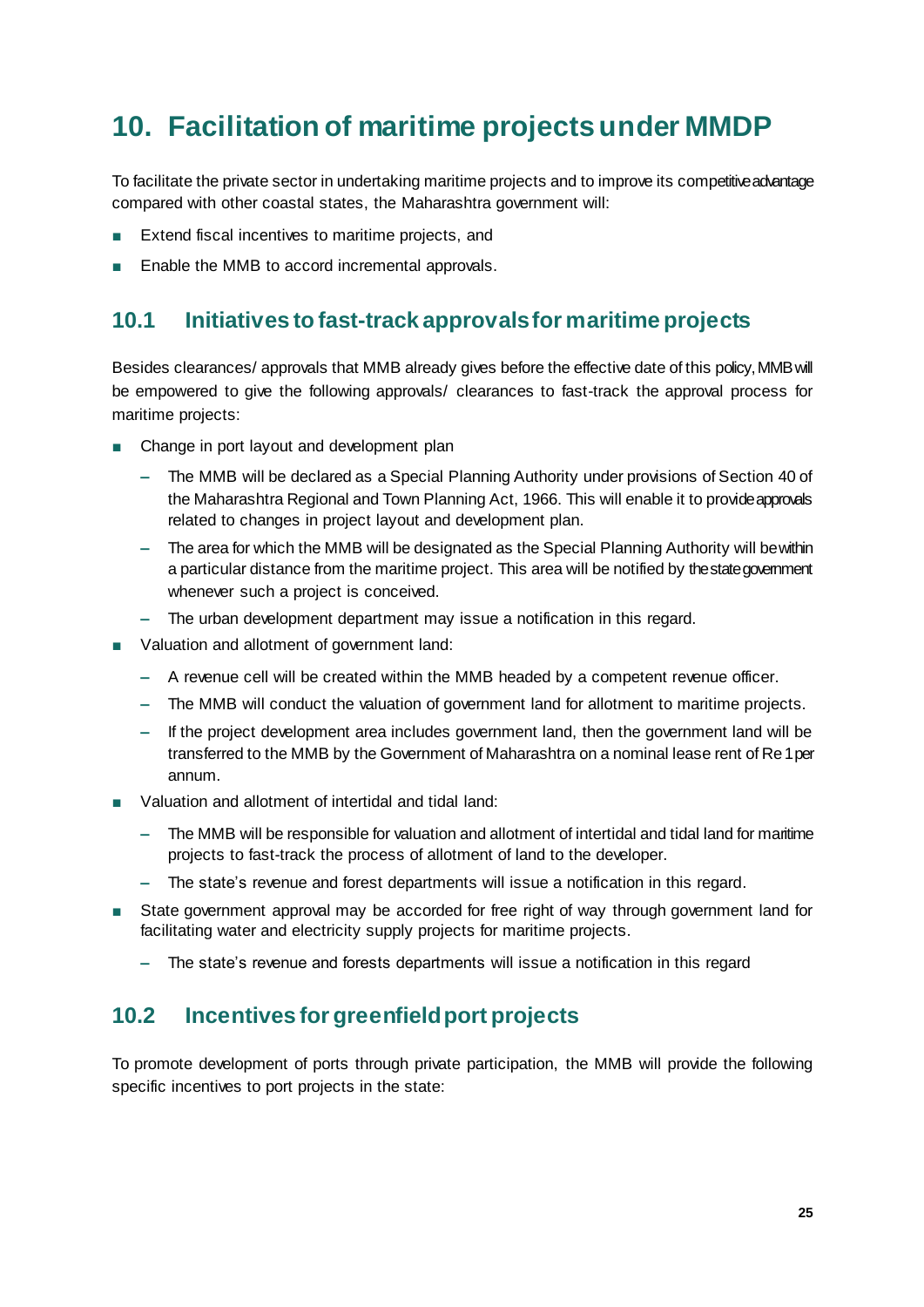# <span id="page-25-0"></span>**10.2.1 Approval of ToR for environmental impact assessment for solicited port projects**

■ On approval of the TEFR, the MMB will forward it to the MoEF along with proposed terms of reference (ToR) for environmental impact assessment and required documents as per extant rules/ guidelines laid down by the MoEF. MMB will attempt to obtain approval of the proposed ToR for environmental impact assessment report (EIAR) on a best-effort basis.

# <span id="page-25-1"></span>**10.2.2 Fiscal incentives for greenfield port projects**

#### <span id="page-25-2"></span>**a) Upfront exemption from royalty on minor minerals**

- Greenfield port projects will be given 100% upfront exemption from payment of royalty charges on minor minerals (earth, sand, clay, etc.) extracted and consumed for development of port projects, related construction, road connectivity, rail connectivity, water supply, electricity supply, telecommunications and other related activities of port projects.
- **■** This exemption will be applicable over the period of construction of the project, up to a maximum of eight years. The developers can choose the period for which they want to avail of thisexemption.

#### **b) Upfront exemption from non-agricultural assessment charges**

- **■** A 100% upfront exemption will be given from non-agricultural assessment charges in case of change of land use for operational use of port projects and related activities such as jetties, godown, control tower, electric supply, water supply, sewage treatment, administrative buildings and other port-related activities.
- The exemption will be applicable only up to a maximum of eight years. Developers can choose the period for which they want to avail the exemption.

### **c) Exemption from electricity duty**

- 100% exemption for payment of electricity duty will be awarded on consumption of electricity during the construction phase of port projects.
- The exemption will be applicable only up to a maximum of eight years. The developers can choose the period for which they want to avail the exemption.

#### <span id="page-25-3"></span>**d) Upfront exemption from stamp duty**

■ A 100% exemption will be given from stamp duty for all First instruments relating to development, operation, maintenance and expansion of port projects, including road connectivity, rail connectivity, water supply, electrical power supply, telecommunication and other related activities.

#### **e) Facilitation of expansion of port projects**

- The government will provide incentives to port developers if they undertake an expansion project of sizeable capital investment.
- Incentives provided under clause 10.2.2. [a\)](#page-25-2) to 10.2.2[.d\)](#page-25-3) may be extended to expansion of operational ports to enhance financial viability on a case-to-case basis.

### **f) Applicability of industrial power tariff to PPP ports**

■ Industrial power tariff is proposed to be charged for ports (including PPP ports). The necessary proposal will be submitted to Maharashtra Electricity Regulatory Commission (MERC), in this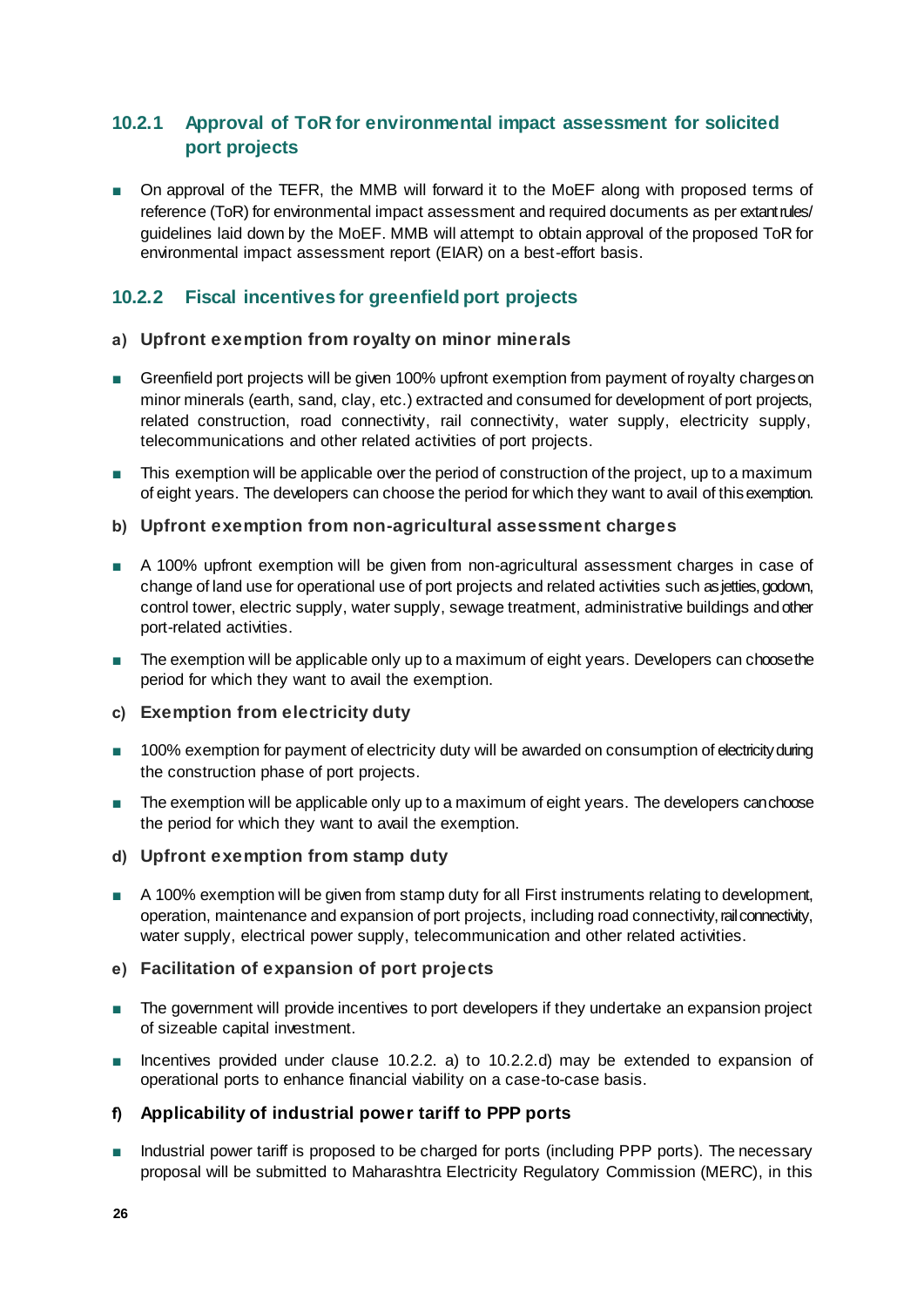regard.

# **g) Value-added tax exemption for inputs required in construction phase of port projects**

- The inputs required in construction phase of port projects will be exempted from Value-added tax (VAT). The Home Department (Ports) will devise and notify a suitable scheme in consultation with Finance Department.
- **h) Upfront exemption from port dues**
- The awarded port projects will be exempted from payment of port dues to the MMB.

# <span id="page-26-0"></span>**10.3 Fiscal incentives for coastal shipping**

# **a) Rebates for transportation of cargo via coastal shipping**

- The MMB will provide the following rebates for transportation of goods via coastal shipping:
	- **‒** A 20% rebate in wharfage charges for all goods landed or shipped from one non-major port to another non-major port within Maharashtra.
	- **‒** A 15% rebate in wharfage charges for all goods landed or shipped from one non-major port of Maharashtra to any other Indian port.
	- **‒** One time wharfage charges at a port for same cargo One port one charge
		- $\circ$  The wharfage charges leviable on imported cargo for further transhipment through coastal vessels within Maharashtra will be exempted.
		- o Wharfage charges leviable on transportation of goods within Maharashtra through coastal shipping will be charged only while loading.

# <span id="page-26-1"></span>**10.4 Fiscal incentives for shipyard projects**

# **a) Upfront exemption from stamp duty**

■ A 100% exemption will be given from stamp duty for all First instruments relating to development, operation, maintenance and expansion of shipyards including road connectivity, rail connectivity, water supply, electrical power supply, telecommunication and other related activities.

# **b) VAT exemption on sale of ships**

- Leading shipbuilding nations like Japan, China and Korea extend substantial incentives to their shipbuilding industry. Whereas, commensurate benefits have not been extended to the Indian shipbuilding industry. Realizing this, the central government has recently exempted customs and central excise duty on the inputs with a view to reduce tax incidence on domestic sales. In addition, the Ministry of Shipping has also recommended the states to exempt value-added tax (VAT)leviable on the sale of ships and vessels in the country.
- **■** Therefore, in accordance with the recommendations of the Ministry of Shipping, VAT applicable on the sale of ships and vessels manufactured within the port limits of non-major ports of Maharashtra will be exempted.
- The Home Department (Ports) will devise and notify a suitable scheme in consultation with Finance Department.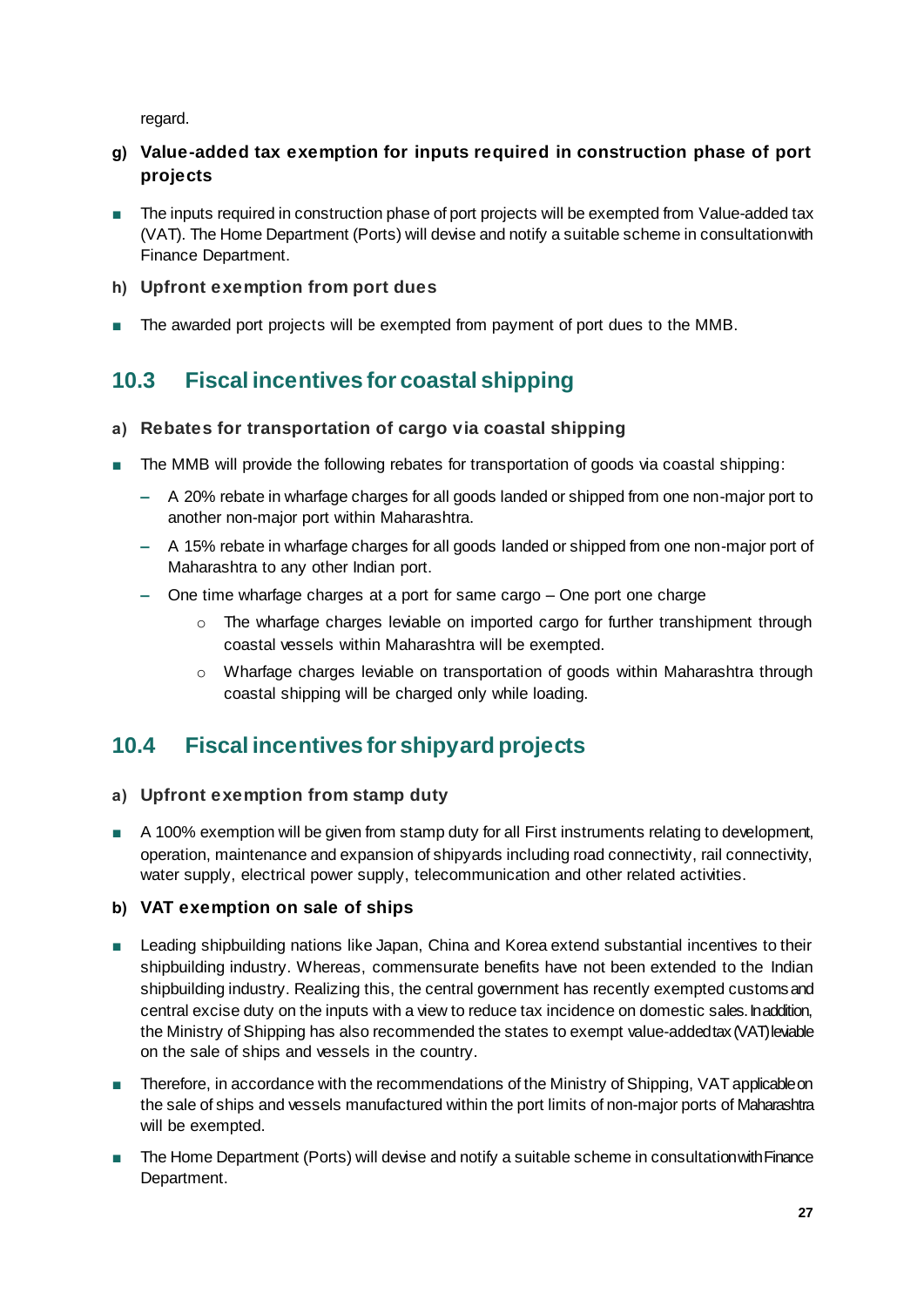- **c) Applicability of industrial power tariff to shipyards**
- The power tariff for industries will be made applicable to shipyards in consultation with MERC.
- **d) Exemption from electricity duty**
- 100% exemption from payment of electricity duty will be provided to shipyards.

# <span id="page-27-0"></span>**10.5 Fiscal incentives for development of industrial clusters**

- The Government of Maharashtra has been giving package of incentives to new industrial units and expansion units set up in the developing regions of the state since 1964 under a scheme known as the "Package Scheme of Incentives". The scheme was first introduced in 1964 and has been amended from time to time.
- The last amendment in the Package Scheme of incentives was made in 2013, to align it with the industrial policy 2013. The "Package Scheme of Incentives, 2013" provides various fiscal incentives to new and expansion units on the basis of the location of the said unit. Under the scheme the talukas of the state are classified into six categories, namely:
	- **‒** Group A : Denotes industrially developed areas
	- **‒** Group B: Denotes areas where some industrial development has taken place, but are less developed than the areas under Group A
	- **‒** Group C: Denotes areas, which are less developed than those covered under Group B
	- **‒** Group D: Denotes lesser-developed areas of the state, not covered under Group A/B/C
	- **‒** Group D+: Denotes least developed areas, not covered under Group A/B/C/D
	- **‒** No Industry District: Denotes districts having no industries and not covered under Group A/B/C/D/D+
	- **‒** Naxalism-affected area: Denotes areas affected by naxalism, as described in GR No NAVIKA-2008/C.R.209/Ka.1416 Dated 31.5.2009
- To stimulate industrial development in coastal areas, a new category "Coastal Areas" will be introduced which will include talukas that lie within the immediate influence area of maritime projects.
- The Industries Department will introduce a separate incentives package for "Coastal Areas", which will have incremental incentives over the incentives currently available to D+ category. The incremental incentives for "Coastal Areas" may include:
	- **‒** Subsidy on land purchased for the industrial unit on the basis of ready reckoner rates
	- **–** Subsidy on capital investment on plant and machinery for mega and ultra-mega projects<sup>8</sup>
	- **‒** Power tariff subsidy for mega and ultra-mega projects
	- **‒** Interest subsidy for large-scale industries

l *<sup>8</sup> As defined under Package Scheme of Incentives, 2013*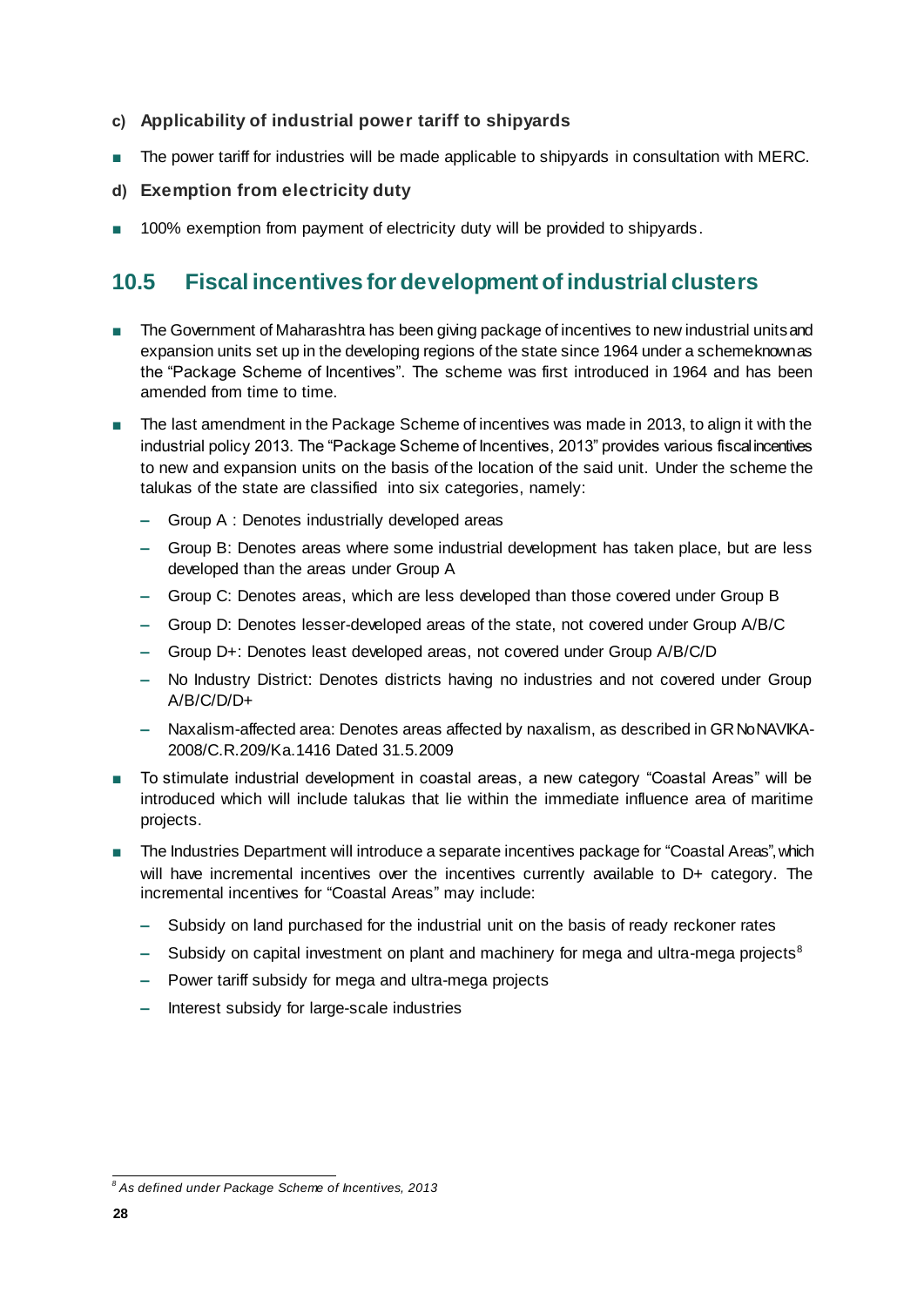# <span id="page-28-0"></span>**11. Annexure**

# <span id="page-28-1"></span>**11.1 Valuation and allotment of land for maritime projects**

# <span id="page-28-2"></span>**11.1.1 Valuation and allotment of existing government land**

- The MMB will notify the project development area/ layout after completion of the TEFR, which may be modified after the preparation of DPR by the winning/ preferred bidder.
- **■** If the project development area includes government land, then the government land will be transferred immediately to the MMB by the Government of Maharashtra on a nominal lease rent of Re 1 per annum.
- Valuation of such government land will be done by the MMB in line with the ready reckoner rates.
- If the MMB chooses to participate in equity, the land will be transferred to the special purpose vehicle (SPV) in lieu of the equity stake of the MMB in the SPV. The details of equity participation by MMB in a port project are provided under section 4.1.[1.3](#page-12-0) b).
- If the MMB chooses not to participate in the equity, the land will be leased to the developer on upfront payment of an amount equal to the value of the land followed by nominal lease rentals of Re 1 per annum.
- The ownership of such government land will remain vested in the MMB.

# <span id="page-28-3"></span>**11.1.2 Valuation and allotment of intertidal zone and tidal (ITT) land**

- The value of ITT land will be fixed as per the ready reckoner rate of non-irrigated land abutting the said ITT.
- The MMB will be the responsible authority for valuation and allotment of the ITT land to maritime projects.
- If the MMB chooses to participate in equity, the ITT land will be transferred to the SPV in lieu of the equity stake of MMB in the SPV. The details of equity participation by the MMB in a port project are provided under section 4.1.1.[3 b\)](#page-12-0).
- If the MMB chooses not to participate in the equity, ITT land will be leased to the developer on upfront payment of an amount equal to the value of ITT land followed by nominal lease rentals of Re 1 per annum.
- The ownership of the ITT land will remain vested in MMB.

# <span id="page-28-4"></span>**11.1.3 Private land purchase**

- The developer will purchase land as per the project development area/ layout.
- The ownership of the purchased land within the notified port development area will remain vested in the project SPV.

# <span id="page-28-5"></span>**11.1.4 Acquisition of land**

■ The MMB will establish a land acquisition cell within its organisation, headed by a competent revenue officer.